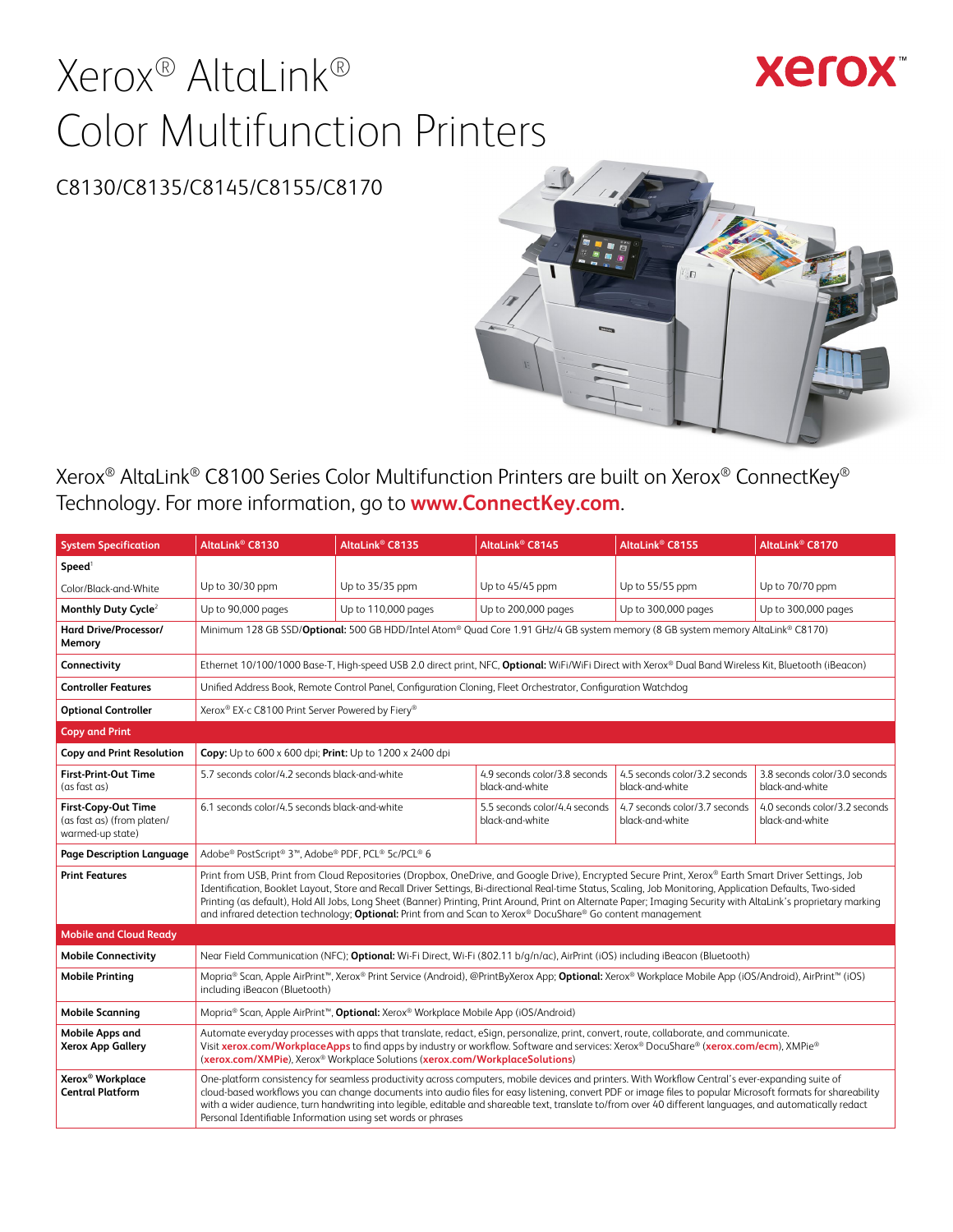| Xerox <sup>®</sup> Workplace Suite and<br>Xerox <sup>®</sup> Workplace Cloud | Optional: Xerox® Workplace Suite is a modular set of workflows designed to save customers time and money by providing effective control over their<br>print fleet, while enabling worker productivity and mobility through a set of robust workflows. Xerox enables ultimate customer flexibility by offering these<br>capabilities in both an on-premises server version (Workplace Suite) and with a cloud based-version (Workplace Cloud) of this solution                                                                                                                                                                                                                                                                                                                                                                                                                                                                                                                                                                          |
|------------------------------------------------------------------------------|----------------------------------------------------------------------------------------------------------------------------------------------------------------------------------------------------------------------------------------------------------------------------------------------------------------------------------------------------------------------------------------------------------------------------------------------------------------------------------------------------------------------------------------------------------------------------------------------------------------------------------------------------------------------------------------------------------------------------------------------------------------------------------------------------------------------------------------------------------------------------------------------------------------------------------------------------------------------------------------------------------------------------------------|
| <b>Cloud Identity Provider</b><br>(IdP) Integration                          | Use your desktop, laptop, or mobile login credentials to log in to your AltaLink® MFPs with direct connections to popular cloud identity providers<br>Okta, Ping Identity, and Microsoft® Azure                                                                                                                                                                                                                                                                                                                                                                                                                                                                                                                                                                                                                                                                                                                                                                                                                                        |
| <b>Scan</b>                                                                  |                                                                                                                                                                                                                                                                                                                                                                                                                                                                                                                                                                                                                                                                                                                                                                                                                                                                                                                                                                                                                                        |
| <b>Standard Features</b>                                                     | Destinations: Scan to USB/Email/Network (FTP/SMB), HTTP, HTTPS, SFTP destinations; File Formats: PDF, PDF/A, JPEG, TIFF;<br>Convenience Features: Scan Preview, Scan to Home, Searchable PDF, Single/Multi-Page PDF/TIFF, Password-protected PDF, Unified Address Book,<br>Optical Character Recognition (OCR), Scan to Folder, 1-Touch Apps, TWAIN Support, Touchless Workflow Accelerators, Imaging Security with AltaLink's<br>proprietary marking and infrared detection technology                                                                                                                                                                                                                                                                                                                                                                                                                                                                                                                                                |
| <b>Optional Features</b>                                                     | Scan to Cloud Repositories (Dropbox, OneDrive, and Google Drive). Xerox® Scanning App for DocuShare®, other solutions available through various<br>Xerox® Business Innovation Partners at xerox.com/Software-Solutions, Print from and Scan to Xerox® DocuShare® Go content management                                                                                                                                                                                                                                                                                                                                                                                                                                                                                                                                                                                                                                                                                                                                                 |
| Fax                                                                          |                                                                                                                                                                                                                                                                                                                                                                                                                                                                                                                                                                                                                                                                                                                                                                                                                                                                                                                                                                                                                                        |
| <b>Standard Features</b>                                                     | Internet Fax, Fax Build Job, Network Server Fax Enablement, Fax Build Job                                                                                                                                                                                                                                                                                                                                                                                                                                                                                                                                                                                                                                                                                                                                                                                                                                                                                                                                                              |
| <b>Optional Features</b>                                                     | Walk-up Fax (one-line and two-line options available, includes LAN Fax, Direct Fax, Fax Forward to Email, or SMB Share                                                                                                                                                                                                                                                                                                                                                                                                                                                                                                                                                                                                                                                                                                                                                                                                                                                                                                                 |
| <b>Security</b>                                                              |                                                                                                                                                                                                                                                                                                                                                                                                                                                                                                                                                                                                                                                                                                                                                                                                                                                                                                                                                                                                                                        |
| <b>Standard Features</b>                                                     | 802.1x, IPsec, HTTPS, SFTP and Encrypted Email, McAfee® Embedded Control Whitelisting, Firmware Verification, McAfee® ePolicy Orchestrator®, McAfee Enterprise<br>Security Manager, LogRhythm SIEM, Splunk SIEM, Network Authentication, SNMPv3, SHA-256 Hash Message Authentication, TLS1.1/1.2/1.3, Security Certificates<br>utilizing ECDSA, Automatic Self-signed Certificate, Cisco® Identity Services Engine (ISE) integration, automated threat response through McAfee® DXL/Cisco®<br>pxGrid integration, Local Authentication (Internal Database), FIPS 140-2.User Access and Internal Firewall, Port/IP/Domain Filtering, Audit Log, Access Control, User<br>Permissions, Configuration Watchdog, TPM, Trusted Boot, Encrypted Storage Drive (AES 256-bit, FIPS 140-2), Job Level Encryption via HTTPS and Drivers, Signed Email,<br>Common Criteria Certification (ISO 15408), Encrypted Secure Print, Imaging Security (copy, print, scan, email) with AltaLink's proprietary marking and infrared<br>detection technology |
| <b>Optional Features</b>                                                     | McAfee® Integrity Control, Smart Card Enablement Kit (CAC/PIV/.NET) <sup>3</sup> , Xerox® Integrated RFID Card Reader, Encrypted Hard Disk (AES 256-bit,<br>FIPS 140-2) with multi-pass Image Overwrite <sup>9</sup> , Xerox® Workplace Cloud/Suite Print Management and Content Security;<br>learn more at xerox.com/WorkplaceSolutions                                                                                                                                                                                                                                                                                                                                                                                                                                                                                                                                                                                                                                                                                               |
| <b>Print Management</b>                                                      |                                                                                                                                                                                                                                                                                                                                                                                                                                                                                                                                                                                                                                                                                                                                                                                                                                                                                                                                                                                                                                        |
| <b>Standard Features</b>                                                     | Xerox® Standard Accounting (Copy, Print, Scan, Fax, Email), Network Accounting Enablement                                                                                                                                                                                                                                                                                                                                                                                                                                                                                                                                                                                                                                                                                                                                                                                                                                                                                                                                              |
| <b>Optional Features</b>                                                     | Xerox® Workplace Cloud/Suite, other network accounting solutions available through various Xerox® Business Innovation Partners. Xerox® Virtual Print<br>Management Service; learn more at xerox.com/PrintManagement                                                                                                                                                                                                                                                                                                                                                                                                                                                                                                                                                                                                                                                                                                                                                                                                                    |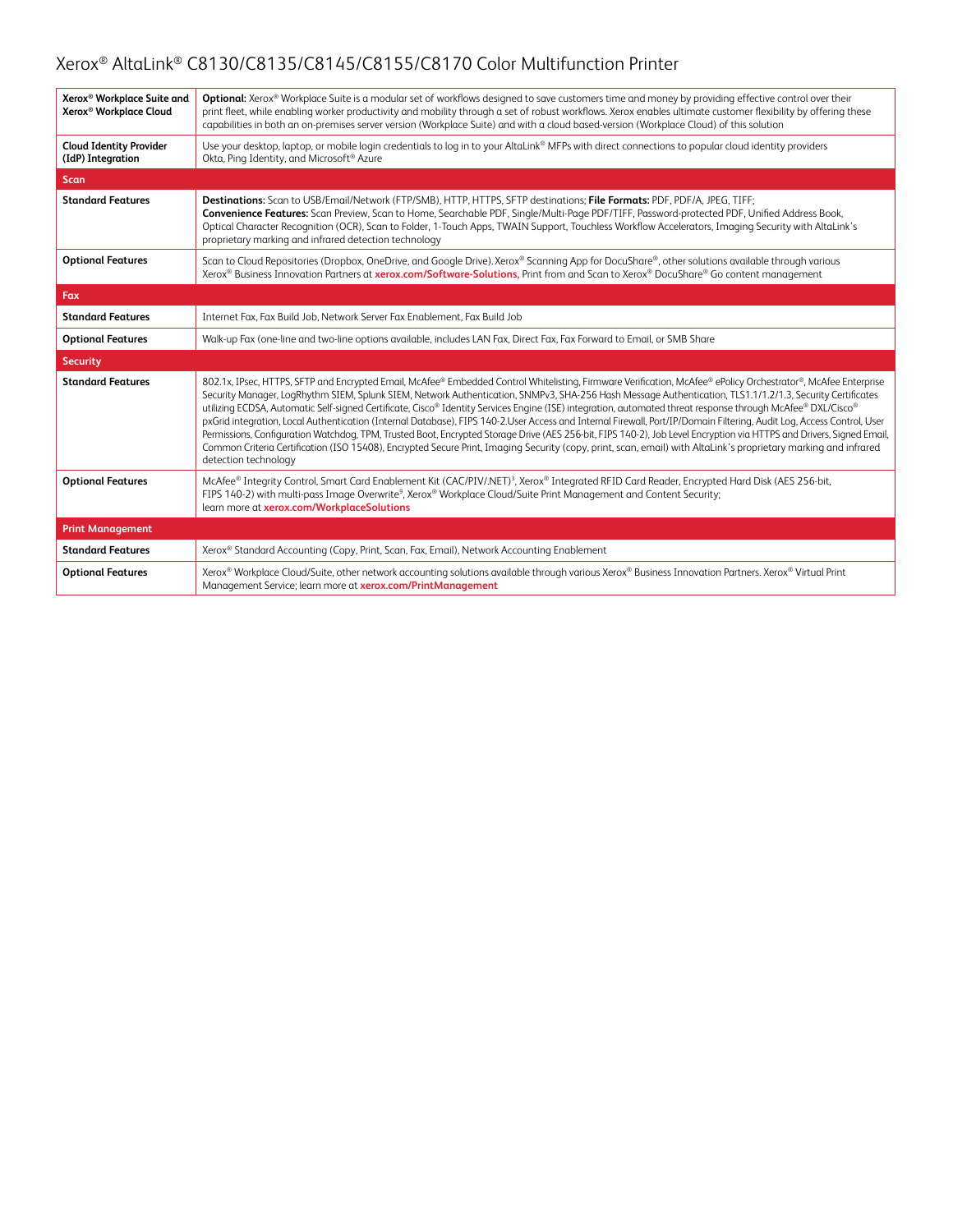#### **Features and Accessories**





**Dual Offset Catch Tray** (available when no finishers are installed; Single Offset Catch Tray with finishers).



**Integrated Office Finisher** (optional with C8130/C8135/ C8145/C8155) provides 500-sheet stacking and 50-sheet, 2-position stapling.

saddle-stitched booklets



**Convenience Stapler** (optional) staples up to 50-sheets of 20 lb./75 gsm media.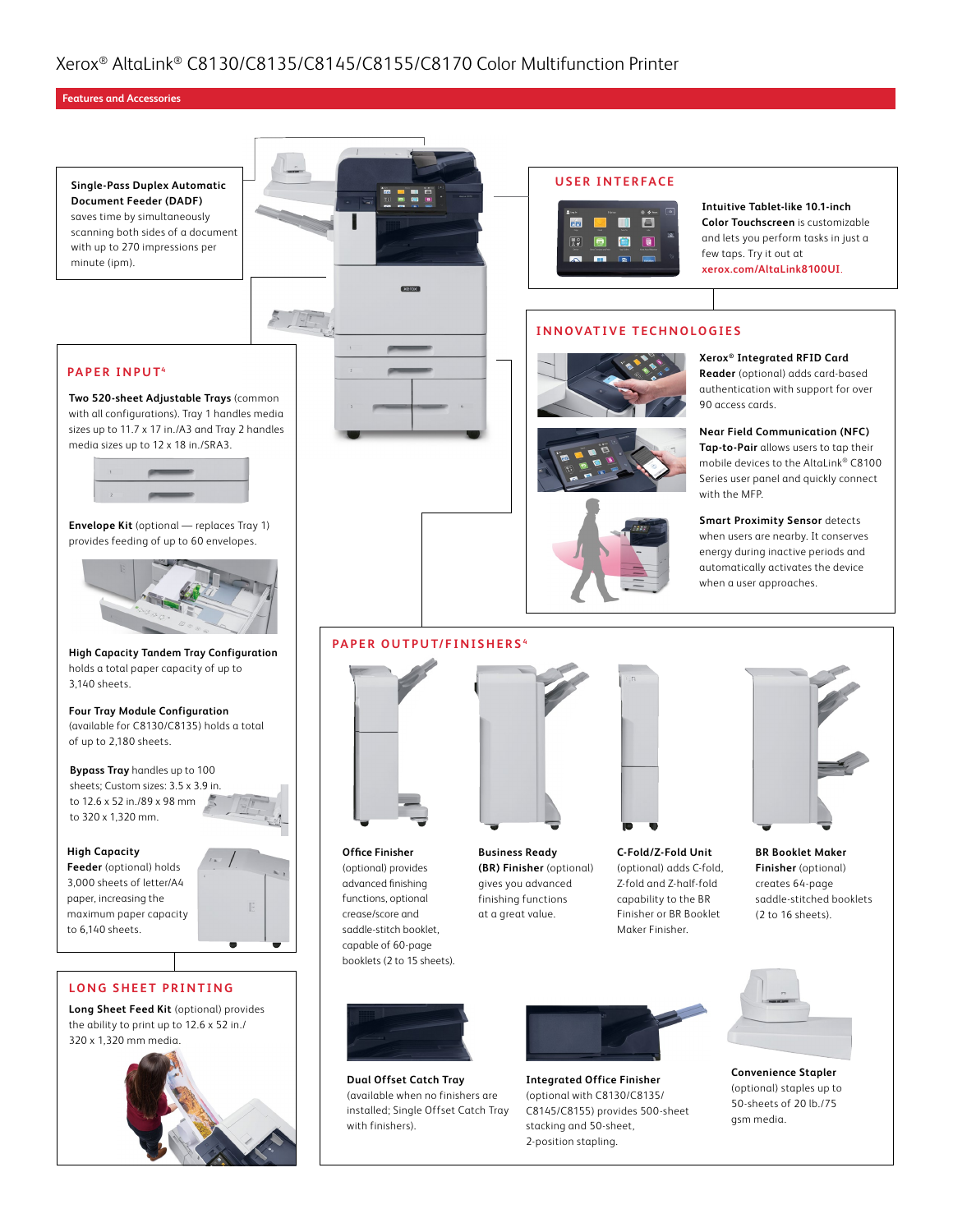| <b>Device Specification</b>    |                                                                                                                                                                                                                                                                                                                                                                                                                                                                                                                                                                                                                                                                                                                                                                                                                                                                                                                                                |                                                                                                                                                                                                                                                    |                             |                                                                                                                                                                                                                                                                                            |                                                                     |  |  |  |
|--------------------------------|------------------------------------------------------------------------------------------------------------------------------------------------------------------------------------------------------------------------------------------------------------------------------------------------------------------------------------------------------------------------------------------------------------------------------------------------------------------------------------------------------------------------------------------------------------------------------------------------------------------------------------------------------------------------------------------------------------------------------------------------------------------------------------------------------------------------------------------------------------------------------------------------------------------------------------------------|----------------------------------------------------------------------------------------------------------------------------------------------------------------------------------------------------------------------------------------------------|-----------------------------|--------------------------------------------------------------------------------------------------------------------------------------------------------------------------------------------------------------------------------------------------------------------------------------------|---------------------------------------------------------------------|--|--|--|
| <b>Control Panel Languages</b> |                                                                                                                                                                                                                                                                                                                                                                                                                                                                                                                                                                                                                                                                                                                                                                                                                                                                                                                                                | US English, International English, International French, Italian, German, International Spanish, Dutch, Brazilian Portuguese, Swedish, Norwegian, Danish,<br>Finnish, Turkish, Greek, Russian, Czech, Polish, Hungarian, Romanian, Catalan, Arabic |                             |                                                                                                                                                                                                                                                                                            |                                                                     |  |  |  |
| <b>Accessories</b>             |                                                                                                                                                                                                                                                                                                                                                                                                                                                                                                                                                                                                                                                                                                                                                                                                                                                                                                                                                |                                                                                                                                                                                                                                                    |                             |                                                                                                                                                                                                                                                                                            |                                                                     |  |  |  |
| Optional                       | BR (Business Ready) Finisher (requires Horizontal Transport Kit)<br>Booklet Maker for Office Finisher<br><b>Bluetooth Kit</b><br>Convenience Stapler (includes Work Surface <sup>5</sup> )<br>Envelope Tray (Replaces Tray 1)<br>High Capacity Feeder 3000 A4/Letter<br>Hole Punch (2/3, 2/4, Swedish)<br>Horizontal Transport Kit<br>Integrated Office Finisher (Available with AltaLink® C8130, C8135, C8145, C8155)<br>Long Sheet Feed Kit (banner printing)<br>McAfee® Integrity Control Enablement Kit<br>Multi-feed Detection Kit (AltaLink® C8170 only)<br>Office Finisher<br>Smart Card Enablement Kit <sup>3</sup><br>Scan To Cloud Enablement Kit<br>USB Keyboard/Shelf Kit<br>Unicode Font Kit<br>Walk-up Fax (One- or Two-line options, includes LAN Fax)<br>Wi-Fi/Wi-Fi Direct with Dual Band Wireless Kit<br>Xerox® EX-c C8100 Print Server Powered by Fiery®<br>Xerox <sup>®</sup> Integrated RFID Card Reader Kit<br>500GB HDD |                                                                                                                                                                                                                                                    |                             | BR Booklet Maker Finisher (requires Horizontal Transport Kit) C-fold/Z-fold Unit for BR Finisher or BR Booklet Maker Finisher<br>Foreign Device Interface (Also known as Auxiliary Access Device) Interface for third-party access control devices, such as coin machines and card readers |                                                                     |  |  |  |
| <b>Electrical Requirements</b> | AltaLink <sup>®</sup> C8130                                                                                                                                                                                                                                                                                                                                                                                                                                                                                                                                                                                                                                                                                                                                                                                                                                                                                                                    | AltaLink <sup>®</sup> C8135                                                                                                                                                                                                                        | AltaLink <sup>®</sup> C8145 | AltaLink <sup>®</sup> C8155                                                                                                                                                                                                                                                                | AltaLink <sup>®</sup> C8170                                         |  |  |  |
| <b>North America</b>           | Voltage: 110-127 VAC +/- 10%<br>Frequency: 50/60 Hz +/- 3%, 15 A                                                                                                                                                                                                                                                                                                                                                                                                                                                                                                                                                                                                                                                                                                                                                                                                                                                                               |                                                                                                                                                                                                                                                    |                             |                                                                                                                                                                                                                                                                                            | Voltage: 110-127 VAC +/- 10%<br>Frequency: 50/60 Hz +/- 3%,<br>20 A |  |  |  |
| Europe                         | Voltage: 220-240 VAC +/- 10%<br>Frequency: 50/60 Hz +/- 3%, 10 A                                                                                                                                                                                                                                                                                                                                                                                                                                                                                                                                                                                                                                                                                                                                                                                                                                                                               |                                                                                                                                                                                                                                                    |                             |                                                                                                                                                                                                                                                                                            | Voltage: 220-240 VAC +/- 10%<br>Frequency: 50/60 Hz +/- 3%,<br>10 A |  |  |  |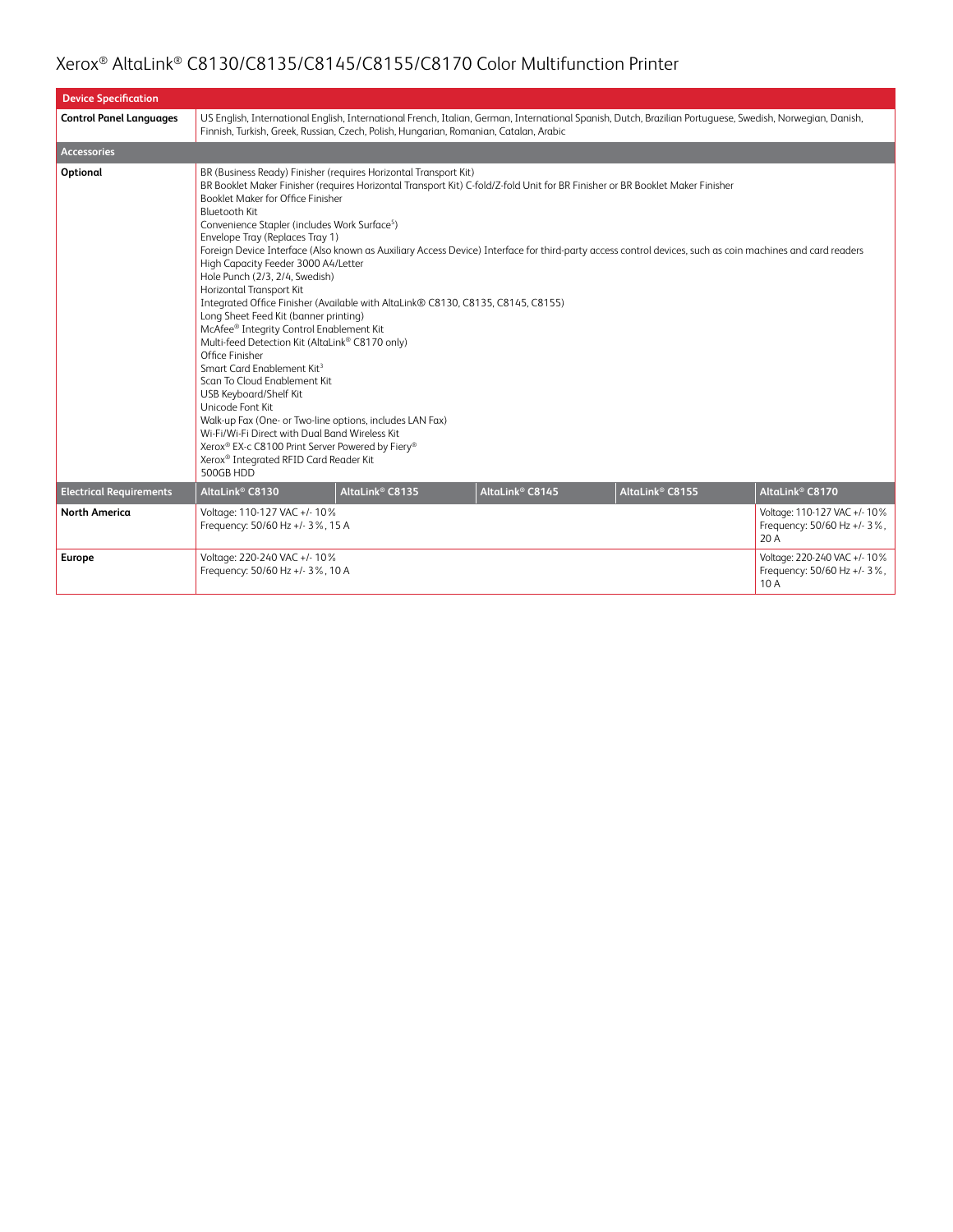| <b>Device Specification (continued)</b>                                                                                      |                                                                                                               |                                                                                     |                                                                                     |                                                                                     |                                                                                                             |  |
|------------------------------------------------------------------------------------------------------------------------------|---------------------------------------------------------------------------------------------------------------|-------------------------------------------------------------------------------------|-------------------------------------------------------------------------------------|-------------------------------------------------------------------------------------|-------------------------------------------------------------------------------------------------------------|--|
| <b>Power Consumption</b>                                                                                                     | AltaLink® C8130                                                                                               | AltaLink® C8135                                                                     | AltaLink <sup>®</sup> C8145                                                         | AltaLink <sup>®</sup> C8155                                                         | AltaLink® C8170                                                                                             |  |
| <b>Running (Average)</b>                                                                                                     | 115V: 576 watts<br>230V: 586 watts                                                                            | 115V: 600.3 watts<br>230V: 595.8 watts                                              | 115V: 717 watts<br>230V: 674 watts                                                  | 115V: 806 watts<br>230V: 760 watts                                                  | 115V: 929 watts<br>230V: 908 watts                                                                          |  |
| <b>Standby Mode</b>                                                                                                          | 115V: 67 watts<br>230V: 71 watts                                                                              | 115V: 64 watts<br>230V: 70 watts                                                    | 115V: 71 watts<br>230V: 71 watts                                                    | 115V: 72 watts<br>230V: 70.3 watts                                                  | 115V: 91.1 watts<br>230V: 79 watts                                                                          |  |
| Auto Off/Sleep Mode                                                                                                          | 115V: 0.69 watts<br>230V: 0.71 watts<br>(Default time to sleep mode<br>= 0 minutes)                           | 115V: 0.69 watts<br>230V: 0.72 watts<br>(Default time to sleep mode<br>= 0 minutes) | 115V: 0.67 watts<br>230V: 0.71 watts<br>(Default time to sleep mode<br>= 0 minutes) | 115V: 0.67 watts<br>230V: 0.71 watts<br>(Default time to sleep mode<br>= 0 minutes) | 115V: 0.68 watts<br>230V: 0.75 watts<br>(Default time to sleep mode<br>= 0 minutes)                         |  |
| Warm-up (from Off)                                                                                                           | As fast as 8.5 seconds                                                                                        |                                                                                     |                                                                                     |                                                                                     |                                                                                                             |  |
| <b>Recovery from Sleep</b>                                                                                                   | As fast as 4.5 seconds                                                                                        |                                                                                     |                                                                                     |                                                                                     |                                                                                                             |  |
| <b>Operating Environment</b>                                                                                                 |                                                                                                               |                                                                                     |                                                                                     |                                                                                     |                                                                                                             |  |
| <b>Required Temperature Range</b>                                                                                            | 50 to 82° F/10 to 28° C                                                                                       |                                                                                     |                                                                                     |                                                                                     |                                                                                                             |  |
| <b>Required Relative Humidity</b>                                                                                            | 15% to 85%                                                                                                    |                                                                                     |                                                                                     |                                                                                     |                                                                                                             |  |
| <b>Sound Power Levels</b>                                                                                                    | Operating: 63.7/64.2 dB(A)<br>Standby: 4.0/4.0 dB(A)                                                          |                                                                                     | Operating: 65.2/67.3 dB(A)<br>Standby: 4.3/4.3 dB(A)                                |                                                                                     | Operating: 70.4 dB(A)<br>Standby: 4.3 dB(A)                                                                 |  |
| <b>Dimensions and Weight</b>                                                                                                 |                                                                                                               |                                                                                     |                                                                                     |                                                                                     |                                                                                                             |  |
| <b>Base Configuration</b>                                                                                                    | Width: 24.4 in./620 mm<br>Depth: 28.5 in./723 mm<br>Height: 44.5 in./1,130 mm<br>Weight: 316 lb./143.1 kg     |                                                                                     |                                                                                     |                                                                                     | Width: 24.4 in./620 mm<br>Depth: 31.2 in./793 mm<br>Height: 46 in./1,169 mm<br>Weight: 352.1 lb./159.7 kg   |  |
| <b>With Integrated Office</b><br>Finisher (C8130, C8135,<br>C8145, C8155)                                                    | Width: 32.2 in./819 mm<br>Depth: 28.5 in./723 mm<br>Height: 44.55 in./1,130 mm<br>Weight: 340 lb./154.2 kg    |                                                                                     |                                                                                     |                                                                                     | N/A                                                                                                         |  |
| With Office Finisher<br>(with Booklet Maker)                                                                                 | Width: 47.5 in./1,207 mm<br>Depth: 28.5 in./723 mm<br>Height: 44.5 in./1,130 mm<br>Weight: 402.3 lb./182.5 kg |                                                                                     |                                                                                     |                                                                                     | Width: 47.5 in./1207 mm<br>Depth: 31.2 in./793 mm<br>Height: 46 in./1,169 mm<br>Weight: 439 lb./199 kg      |  |
| <b>Base Configuration with</b><br><b>Business Ready (BR) Finisher</b>                                                        | Width: 55 in./1.395 mm<br>Depth: 28.5 in./723 mm<br>Height: 44.5 in./1,130 mm<br>Weight: 412.3 lb/187 kg      |                                                                                     |                                                                                     |                                                                                     | Width: 55 in./1,395 mm<br>Depth: 31.2 in./723 mm<br>Height: 46 in./1,169 mm<br>Weight: 448.4 lb./203.4 kg   |  |
| <b>Base Configuration with</b><br><b>BR Booklet Maker Finisher</b>                                                           | Width: 59 in./1,496.3 mm<br>Depth: 28.5 in./723 mm<br>Height: 44.5 in./1,130 mm<br>Weight: 449.7 lb./204 kg   |                                                                                     |                                                                                     |                                                                                     | Width: 59 in./1,496.3 mm<br>Depth: 31.2 in./723 mm<br>Height: 46 in./1,169 mm<br>Weight: 486.3 lb./220.6 kg |  |
| <b>Base Configuration with</b><br><b>BR Booklet Maker Finisher</b><br>and C-fold/Z-fold Unit                                 | Width: 64.3 in./1,632 mm<br>Depth: 28.5 in./723 mm<br>Height: 44.5 in./1,130 mm<br>Weight: 560.6 lb./254.3 kg |                                                                                     |                                                                                     |                                                                                     | Width: 64.3 in./1,632 mm<br>Depth: 31.2 in./723 mm<br>Height: 46 in./1,169 mm<br>Weight: 597.2 lb./270.9 kg |  |
| <b>Base Configuration with</b><br><b>BR Booklet Maker Finisher.</b><br>C-fold/Z-fold Unit and High<br><b>Capacity Feeder</b> | Width: 93 in./2,361 mm<br>Depth: 28.5 in./723 mm<br>Height: 44.5 in./1,130 mm<br>Weight: 628.8 lb./285.2 kg   |                                                                                     |                                                                                     |                                                                                     | Width: 93 in./2,361 mm<br>Depth: 31.2 in./723 mm<br>Height: 46 in./1,169 mm<br>Weight: 665.8 lb./302 kg     |  |
| <b>System Certifications/Regulatory Compliance</b>                                                                           |                                                                                                               |                                                                                     |                                                                                     |                                                                                     |                                                                                                             |  |
| <b>Certifications</b>                                                                                                        | To view the latest list of certifications, go to xerox.com/OfficeCertifications                               |                                                                                     |                                                                                     |                                                                                     |                                                                                                             |  |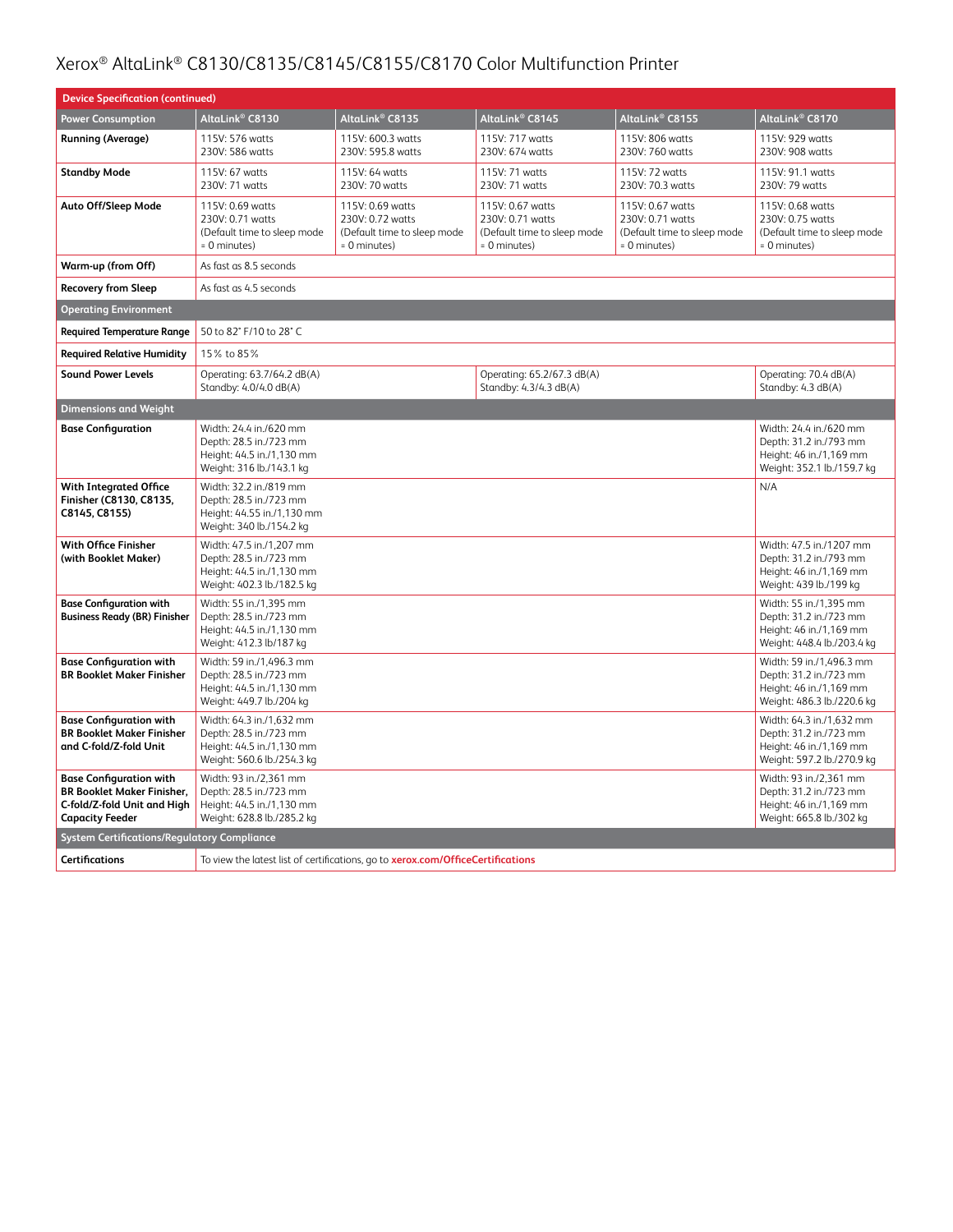| <b>Paper Handling</b>                               | AltaLink <sup>®</sup> C8130                                                                                                                                                                                                                                                                                                                                                                                                                                                                                                                                                                                                                                                      | AltaLink <sup>®</sup> C8135                                                                                                                                              | AltaLink® C8145 | AltaLink <sup>®</sup> C8155                                                                                                     | AltaLink <sup>®</sup> C8170                                                                     |  |  |  |
|-----------------------------------------------------|----------------------------------------------------------------------------------------------------------------------------------------------------------------------------------------------------------------------------------------------------------------------------------------------------------------------------------------------------------------------------------------------------------------------------------------------------------------------------------------------------------------------------------------------------------------------------------------------------------------------------------------------------------------------------------|--------------------------------------------------------------------------------------------------------------------------------------------------------------------------|-----------------|---------------------------------------------------------------------------------------------------------------------------------|-------------------------------------------------------------------------------------------------|--|--|--|
| Single-Pass Duplex Automatic Document Feeder (DADF) |                                                                                                                                                                                                                                                                                                                                                                                                                                                                                                                                                                                                                                                                                  |                                                                                                                                                                          |                 |                                                                                                                                 |                                                                                                 |  |  |  |
| Capacity <sup>4</sup>                               | 130 sheets                                                                                                                                                                                                                                                                                                                                                                                                                                                                                                                                                                                                                                                                       |                                                                                                                                                                          |                 |                                                                                                                                 | 250 sheets                                                                                      |  |  |  |
| Speed (Up to)                                       | 82 ppm black-and-white and color (simplex)<br>141 ipm black-and-white and color (duplex)                                                                                                                                                                                                                                                                                                                                                                                                                                                                                                                                                                                         |                                                                                                                                                                          |                 |                                                                                                                                 | 135 ppm black-and-white<br>and color (simplex)<br>270 ipm black-and-white<br>and color (duplex) |  |  |  |
| <b>Paper Sizes Sensed</b>                           | 3.4 x 4.9 in. to 11.7 x 17 in./85 x 125 mm to 297 x 432 mm                                                                                                                                                                                                                                                                                                                                                                                                                                                                                                                                                                                                                       |                                                                                                                                                                          |                 |                                                                                                                                 |                                                                                                 |  |  |  |
| Weights                                             | 16 to 32 lb. bond/60 to 128 gsm                                                                                                                                                                                                                                                                                                                                                                                                                                                                                                                                                                                                                                                  |                                                                                                                                                                          |                 |                                                                                                                                 |                                                                                                 |  |  |  |
| <b>Bypass Tray (Standard)</b>                       |                                                                                                                                                                                                                                                                                                                                                                                                                                                                                                                                                                                                                                                                                  |                                                                                                                                                                          |                 |                                                                                                                                 |                                                                                                 |  |  |  |
| Capacity <sup>4</sup>                               | 100 sheets                                                                                                                                                                                                                                                                                                                                                                                                                                                                                                                                                                                                                                                                       |                                                                                                                                                                          |                 |                                                                                                                                 |                                                                                                 |  |  |  |
| <b>Sizes</b>                                        |                                                                                                                                                                                                                                                                                                                                                                                                                                                                                                                                                                                                                                                                                  |                                                                                                                                                                          |                 | Custom Sizes: 3.5 x 3.9 in. to 12.6 x 52 in./89 x 98 mm to 320 x 1320 mm (SEF); Optional: Long Sheet Feed Kit (Banner Printing) |                                                                                                 |  |  |  |
| Weights                                             |                                                                                                                                                                                                                                                                                                                                                                                                                                                                                                                                                                                                                                                                                  |                                                                                                                                                                          |                 | 16 lb. bond to 110 lb. cover/52 to 300 gsm, Long sheets/banners (>19 in./483 mm): 28lb Bond - 120lb Index/106 - 220 gsm         |                                                                                                 |  |  |  |
| <b>Media Types</b>                                  | Bond<br>Card Stock<br><b>Card Stock Reloaded</b><br>Custom<br>Envelopes<br><b>Glossy Card Stock</b><br>Glossy Card Stock Reloaded<br>Heavyweight Card Stock<br>Heavyweight Card Stock Reloaded<br>Heavyweight Glossy Card Stock<br>Heavyweight Glossy Card Stock Reloaded<br>Hole Punched<br>Labels<br>Letterhead<br>Lightweight<br>Lightweight Card Stock<br>Lightweight Card Stock Reloaded<br>Lightweight Glossy Card Stock<br>Lightweight Glossy Card Stock Reloaded<br>Plain<br>Plain-Reloaded<br>Preprinted<br>Recycled<br>Transparencies<br><b>Long Sheets/Banners:</b><br>Card Stock<br>Card Stock Reloaded<br>Lightweight Card Stock<br>Lightweight Card Stock Reloaded |                                                                                                                                                                          |                 |                                                                                                                                 |                                                                                                 |  |  |  |
| Trays 1 and 2 (Standard)                            |                                                                                                                                                                                                                                                                                                                                                                                                                                                                                                                                                                                                                                                                                  |                                                                                                                                                                          |                 |                                                                                                                                 |                                                                                                 |  |  |  |
| Capacity <sup>4</sup>                               | 520 sheets each                                                                                                                                                                                                                                                                                                                                                                                                                                                                                                                                                                                                                                                                  |                                                                                                                                                                          |                 |                                                                                                                                 |                                                                                                 |  |  |  |
| <b>Sizes</b>                                        |                                                                                                                                                                                                                                                                                                                                                                                                                                                                                                                                                                                                                                                                                  | Tray 1: Custom Sizes: 5.5 x 7.2 in. to 11.7 x 17 in./140 x 182 mm to 297 x 432 mm (SEF)<br>Tray 2: Custom Sizes: 5.5 x 7.2 in. to 12 x 18 in./140 x 182 mm to SRA3 (SEF) |                 |                                                                                                                                 |                                                                                                 |  |  |  |
| Weights                                             | 16 lb. bond to 110 lb. cover/52 to 300 gsm                                                                                                                                                                                                                                                                                                                                                                                                                                                                                                                                                                                                                                       |                                                                                                                                                                          |                 |                                                                                                                                 |                                                                                                 |  |  |  |
| <b>Media Types</b>                                  | Bond<br>Card Stock<br>Card Stock Reloaded<br>Custom<br>Envelopes<br><b>Glossy Card Stock</b><br>Glossy Card Stock Reloaded<br>Heavyweight Card Stock<br>Heavyweight Card Stock Reloaded<br>Heavyweight Glossy Card Stock<br>Heavyweight Glossy Card Stock Reloaded<br>Hole Punched<br>Labels<br>Letterhead<br>Lightweight<br>Lightweight Card Stock<br>Lightweight Card Stock Reloaded<br>Lightweight Glossy Card Stock<br>Lightweight Glossy Card Stock Reloaded<br>Plain<br>Plain-Reloaded<br>Preprinted<br>Recycled<br>Transparencies                                                                                                                                         |                                                                                                                                                                          |                 |                                                                                                                                 |                                                                                                 |  |  |  |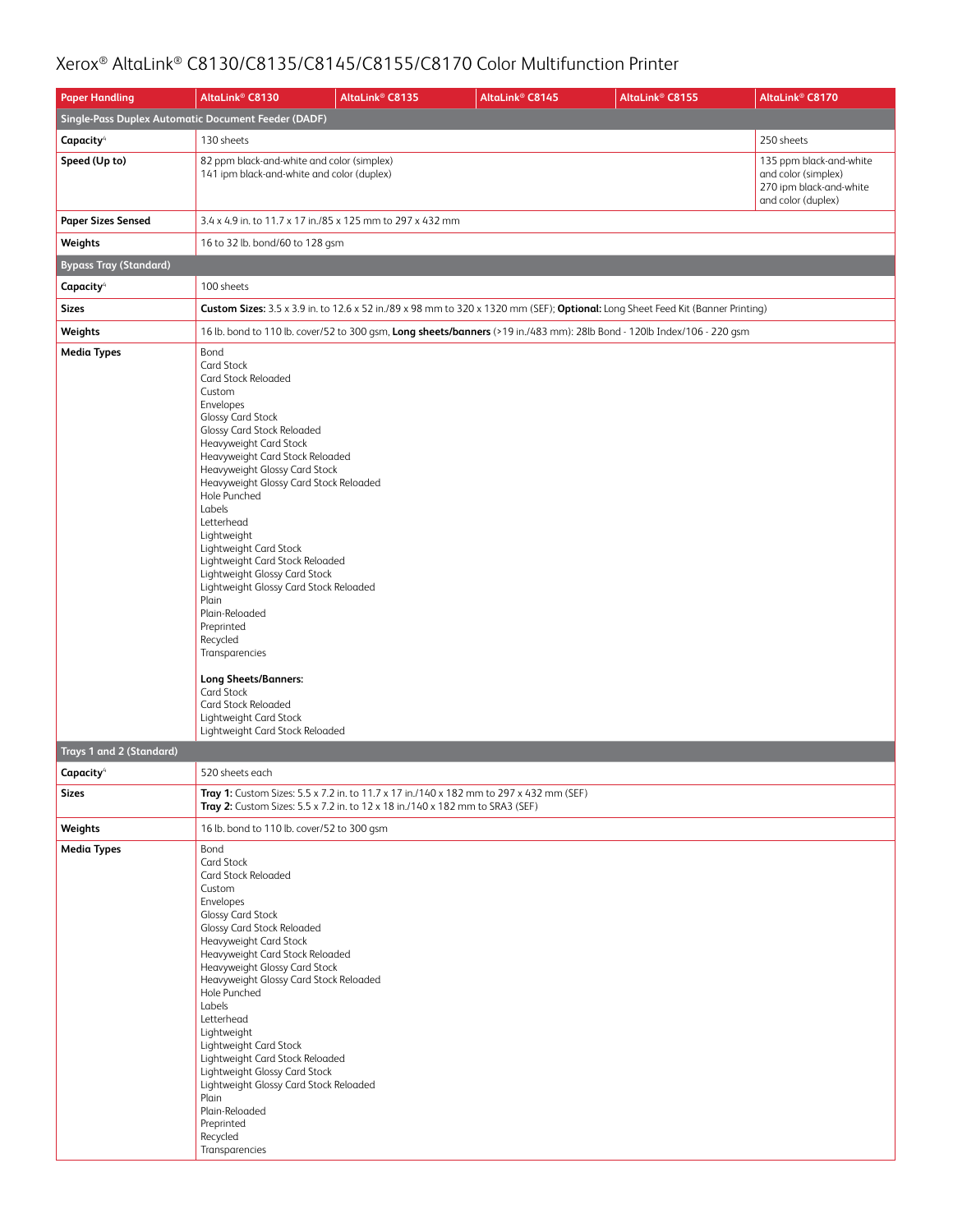| <b>Paper Handling (continued)</b>                                 | AltaLink <sup>®</sup> C8130                                                                                                                                                                                                                                                                                                                                                                                                                                                                                                                            | AltaLink <sup>®</sup> C8135                                               | AltaLink <sup>®</sup> C8145 | AltaLink® C8155 | AltaLink <sup>®</sup> C8170 |  |  |  |
|-------------------------------------------------------------------|--------------------------------------------------------------------------------------------------------------------------------------------------------------------------------------------------------------------------------------------------------------------------------------------------------------------------------------------------------------------------------------------------------------------------------------------------------------------------------------------------------------------------------------------------------|---------------------------------------------------------------------------|-----------------------------|-----------------|-----------------------------|--|--|--|
|                                                                   | Four Tray Module (Trays 3 and 4) (Available on C8130/C8135)                                                                                                                                                                                                                                                                                                                                                                                                                                                                                            |                                                                           |                             |                 |                             |  |  |  |
| Capacity <sup>4</sup>                                             | Tray 3: 520 sheets<br>Tray 4: 520 sheets                                                                                                                                                                                                                                                                                                                                                                                                                                                                                                               |                                                                           |                             |                 |                             |  |  |  |
| <b>Sizes</b>                                                      |                                                                                                                                                                                                                                                                                                                                                                                                                                                                                                                                                        | Trays 3 and 4: 5.5 x 7.2 in. to 12 x 18 in./140 x 182 mm to SRA3 mm (SEF) |                             |                 |                             |  |  |  |
| Weights                                                           | 16 lb. bond to 110 lb. cover/52 to 300 gsm                                                                                                                                                                                                                                                                                                                                                                                                                                                                                                             |                                                                           |                             |                 |                             |  |  |  |
| <b>Media Types</b>                                                | Bond<br><b>Card Stock</b><br><b>Card Stock Reloaded</b><br>Custom<br>Envelopes<br><b>Glossy Card Stock</b><br>Glossy Card Stock Reloaded<br>Heavyweight Card Stock<br>Heavyweight Card Stock Reloaded<br>Heavyweight Glossy Card Stock<br>Heavyweight Glossy Card Stock Reloaded<br>Hole Punched<br>Labels<br>Letterhead<br>Lightweight<br>Lightweight Card Stock<br>Lightweight Card Stock Reloaded<br>Lightweight Glossy Card Stock<br>Lightweight Glossy Card Stock Reloaded<br>Plain<br>Plain-Reloaded<br>Preprinted<br>Recycled<br>Transparencies |                                                                           |                             |                 |                             |  |  |  |
| High Capacity Tandem Tray (Available with all models)             |                                                                                                                                                                                                                                                                                                                                                                                                                                                                                                                                                        |                                                                           |                             |                 |                             |  |  |  |
| Capacity <sup>4</sup>                                             | Tray 3: 867 sheets<br>Tray 4: 1,133 sheets                                                                                                                                                                                                                                                                                                                                                                                                                                                                                                             |                                                                           |                             |                 |                             |  |  |  |
| <b>Sizes</b>                                                      | 8.5 x 11 in./A4, JIS B5, Executive (7.25 x 10.5 in) LEF                                                                                                                                                                                                                                                                                                                                                                                                                                                                                                |                                                                           |                             |                 |                             |  |  |  |
| Weights                                                           | 16 lb. bond to 110 lb. cover/52 to 300 gsm                                                                                                                                                                                                                                                                                                                                                                                                                                                                                                             |                                                                           |                             |                 |                             |  |  |  |
| <b>Media Types</b>                                                | Bond<br><b>Card Stock</b><br>Custom<br>Glossy Card Stock<br>Hole Punched<br>Labels<br>Letterhead<br>Lightweight Card Stock<br>Lightweight Glossy Card Stock<br>Plain<br>Preprinted                                                                                                                                                                                                                                                                                                                                                                     |                                                                           |                             |                 |                             |  |  |  |
| <b>Envelope Tray (Optional - Replaces Tray 1)</b>                 |                                                                                                                                                                                                                                                                                                                                                                                                                                                                                                                                                        |                                                                           |                             |                 |                             |  |  |  |
| Capacity <sup>4</sup>                                             | Up to 60 envelopes                                                                                                                                                                                                                                                                                                                                                                                                                                                                                                                                     |                                                                           |                             |                 |                             |  |  |  |
| <b>Sizes</b>                                                      | #10 Commercial (9.25 x 4.125 in.)/Monarch, DL, C5                                                                                                                                                                                                                                                                                                                                                                                                                                                                                                      | Custom Sizes: 3.9 x 5.8 in, to 6.4 x 9.5 in./98 x 148 mm to 162 x 241 mm  |                             |                 |                             |  |  |  |
| Weights                                                           | 20 lb. to 24 lb. bond/75 to 90 gsm                                                                                                                                                                                                                                                                                                                                                                                                                                                                                                                     |                                                                           |                             |                 |                             |  |  |  |
| High Capacity Feeder (HCF) (Optional with all models)             |                                                                                                                                                                                                                                                                                                                                                                                                                                                                                                                                                        |                                                                           |                             |                 |                             |  |  |  |
| Capacity <sup>4</sup>                                             | 3,000 sheets                                                                                                                                                                                                                                                                                                                                                                                                                                                                                                                                           |                                                                           |                             |                 |                             |  |  |  |
| <b>Sizes</b>                                                      | Standard Sizes: 8.5 x 11 in. or 7.25 x 10.5 in./A4 or B5 LEF                                                                                                                                                                                                                                                                                                                                                                                                                                                                                           |                                                                           |                             |                 |                             |  |  |  |
| Weights                                                           | 16 lb. bond to 110 lb. cover/52 to 300 gsm                                                                                                                                                                                                                                                                                                                                                                                                                                                                                                             |                                                                           |                             |                 |                             |  |  |  |
| <b>Total Capacity</b><br><b>Device Total Capacity<sup>4</sup></b> | Four Tray Module: 2,180 sheets<br>Four Tray Module with High Capacity Feeder: 5,180 sheets<br>High Capacity Tandem Tray Module: 3,140 sheets                                                                                                                                                                                                                                                                                                                                                                                                           | High Capacity Tandem Tray Module with High Capacity Feeder: 6,140 sheets  |                             |                 |                             |  |  |  |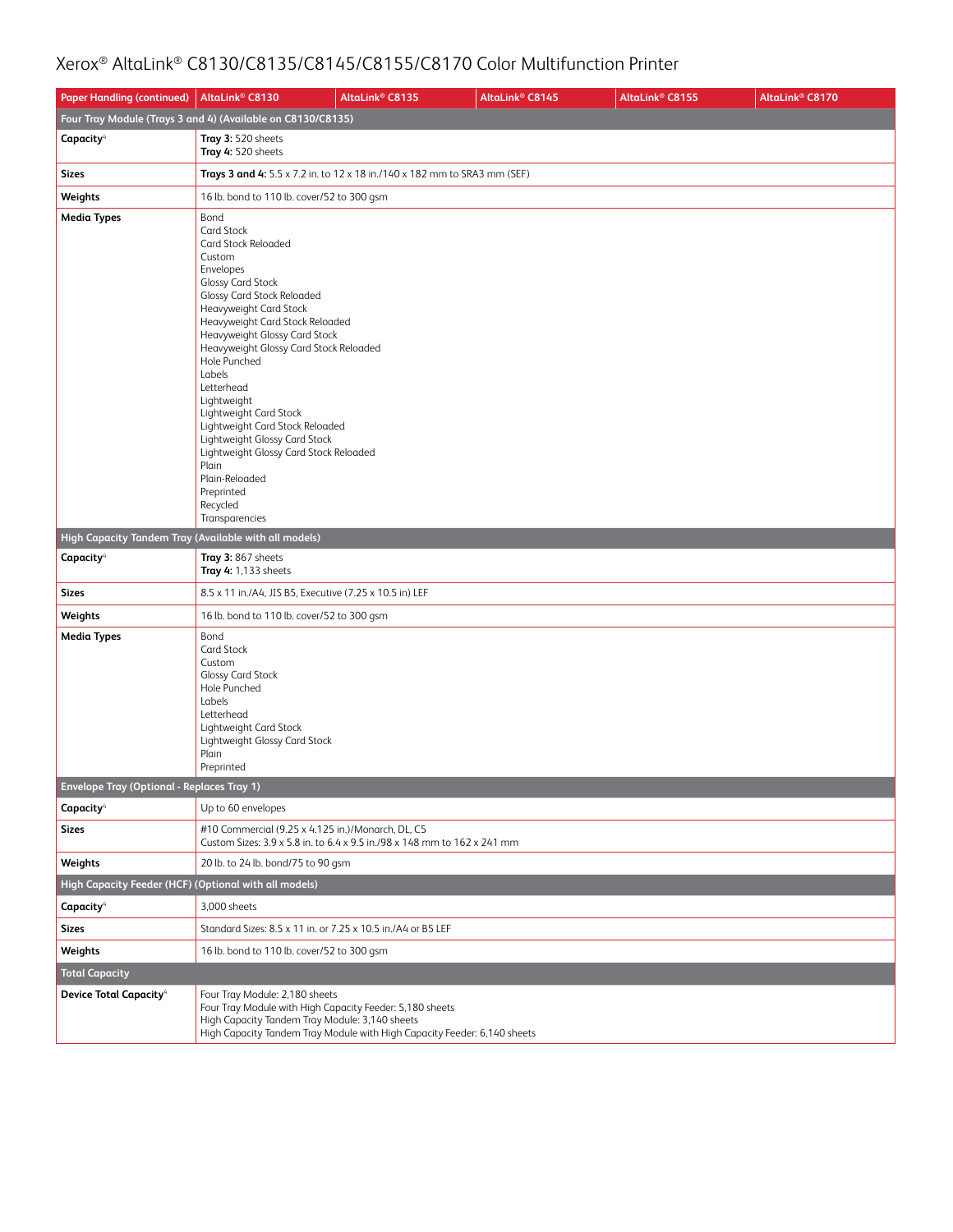| <b>Finishing</b>                                                                  | AltaLink® C8130                                                                                                                                      | AltaLink <sup>®</sup> C8135                                                                                                                                                                                                                                           | AltaLink <sup>®</sup> C8145 | AltaLink® C8155                                                                                                                                          | AltaLink® C8170 |
|-----------------------------------------------------------------------------------|------------------------------------------------------------------------------------------------------------------------------------------------------|-----------------------------------------------------------------------------------------------------------------------------------------------------------------------------------------------------------------------------------------------------------------------|-----------------------------|----------------------------------------------------------------------------------------------------------------------------------------------------------|-----------------|
|                                                                                   |                                                                                                                                                      |                                                                                                                                                                                                                                                                       |                             | Output Trays (Standard) (Dual Offset Catch Trays not available with Integrated Office Finisher and limited to one with Office Finisher and BR Finishers) |                 |
| <b>Stacking Tray Capacity</b> <sup>4</sup>                                        | Dual Offset Catch Tray: Up to 250 sheets each<br>Left Side Face up Tray: Up to 100 sheets                                                            |                                                                                                                                                                                                                                                                       |                             |                                                                                                                                                          |                 |
| Integrated Office Finisher (Optional with AltaLink® C8130/C8135/C8145/C8155)      |                                                                                                                                                      |                                                                                                                                                                                                                                                                       |                             |                                                                                                                                                          |                 |
| <b>Stacking Tray Capacity</b>                                                     |                                                                                                                                                      | 500 sheets of 20 lb. bond/80 gsm – 8.5 x 11 in./A4 or 250 sheets of 20 lb. bond/80 gsm – 11 x 17 in./A3                                                                                                                                                               |                             |                                                                                                                                                          |                 |
| <b>Sizes</b>                                                                      | 3.5 x 3.9 in. to 11.7 x 17 in./89 x 98 mm to 297 x 432 mm                                                                                            |                                                                                                                                                                                                                                                                       |                             |                                                                                                                                                          |                 |
| Weights                                                                           | 16 lb. bond to 110 lb. cover/52 to 300 gsm                                                                                                           |                                                                                                                                                                                                                                                                       |                             |                                                                                                                                                          |                 |
| Stapling                                                                          | Single/Dual Position<br>Auto-Stapling:                                                                                                               | 50 sheets maximum: Letter/A4/B5 size sheets (less than 90 gsm or (2) 220 gsm covers)<br>30 sheets maximum: Legal/Tabloid/A3/B4 size sheets (less than 90 gsm or (2) 220 gsm covers)                                                                                   |                             |                                                                                                                                                          |                 |
| <b>Office Finisher (Optional)</b>                                                 |                                                                                                                                                      |                                                                                                                                                                                                                                                                       |                             |                                                                                                                                                          |                 |
| <b>Stacking Tray Capacity</b> <sup>4</sup>                                        |                                                                                                                                                      | 2,000 sheets unstapled or 1,000 sheets single stapled or 750 sheets dual stapled (8.5 x 11 in./A4)                                                                                                                                                                    |                             |                                                                                                                                                          |                 |
| <b>Stacking Tray Sizes</b>                                                        |                                                                                                                                                      | 8.3 x 7.2 in. to 11.7 x 17 in./210 x 182 mm to 297 x 432 mm                                                                                                                                                                                                           |                             |                                                                                                                                                          |                 |
| Weights                                                                           | 16 lb. bond to 110 lb. cover/52 to 300 gsm                                                                                                           |                                                                                                                                                                                                                                                                       |                             |                                                                                                                                                          |                 |
| <b>Multiposition Stapling</b>                                                     |                                                                                                                                                      | 50 sheets maximum: Letter/A4/B5 size sheets (less than 90 gsm or (2) 220 gsm covers)<br>30 sheets maximum: Legal/Tabloid/A3/B4 size sheets (less than 90 qsm or (2) 220 qsm covers)                                                                                   |                             |                                                                                                                                                          |                 |
| Hole Punch (Optional)                                                             | North America: 2/3-hole punch<br>Europe: 2/4-hole punch<br><b>Optional:</b> 4-hole "Swedish" punch                                                   |                                                                                                                                                                                                                                                                       |                             |                                                                                                                                                          |                 |
| Booklet Maker for Office Finisher (Score/Crease, Saddle-stitch Staple) (Optional) |                                                                                                                                                      |                                                                                                                                                                                                                                                                       |                             |                                                                                                                                                          |                 |
| <b>Top Tray Capacity<sup>4</sup></b>                                              |                                                                                                                                                      | 40 booklets (2-15 sheets per booklet - 20 lb./80 gsm or less)                                                                                                                                                                                                         |                             |                                                                                                                                                          |                 |
| Sizes                                                                             | Letter $-8.5 \times 11$ in./A4 SEF<br>Legal $-8.5 \times 14$ in./B4 SEF<br>Tabloid - 11 x 17 in./A3 SEF                                              |                                                                                                                                                                                                                                                                       |                             |                                                                                                                                                          |                 |
| Saddle-Stitch Stapling                                                            | 2-15 sheets/8-60 page booklet<br>16 lb. bond to 67 lb. bond/60 to 256 gsm                                                                            |                                                                                                                                                                                                                                                                       |                             |                                                                                                                                                          |                 |
| <b>Score/Crease</b>                                                               | 1-15 sheets/unstapled<br>18 lb. bond to 28 lb. bond/60 to 105 gsm                                                                                    |                                                                                                                                                                                                                                                                       |                             |                                                                                                                                                          |                 |
| Business Ready (BR) Finisher (Optional) (Requires Horizontal Transport Kit)       |                                                                                                                                                      |                                                                                                                                                                                                                                                                       |                             |                                                                                                                                                          |                 |
| Capacity <sup>4</sup>                                                             | Offsetting Top Tray: 500 sheets<br>Stacking Stapling Tray: 3,000 sheets unstapled or                                                                 | 100 sets (dual or 4-position stapling) 11 x 17 in., 8.5 x 14 in./A3 or 200 sets (single-position staple) 8.5 x 11 in./A4                                                                                                                                              |                             |                                                                                                                                                          |                 |
| Sizes                                                                             | 7.25 x 10.5 in. to 11 x 17 in./B5 to A3 for stapling                                                                                                 | 3.9 x 5.8 in to 12.6 x 19.2 in/100 x 148 mm x 320 x 488 mm for top tray<br>7.25 x 10.5 in. to 12.6 x 19 in./182 x 203 mm to 320 x 488 mm for stacking                                                                                                                 |                             |                                                                                                                                                          |                 |
| Weights                                                                           | 16 lb. bond to 110 lb. cover/52 to 300 gsm                                                                                                           |                                                                                                                                                                                                                                                                       |                             |                                                                                                                                                          |                 |
| Stapling                                                                          | Single and multiposition stapling<br>Auto stapling (50 sheets maximum) - 24 lb./90 gsm<br>Letter, Legal, Tabloid, A3, A4, B4, and B5 sizes supported |                                                                                                                                                                                                                                                                       |                             |                                                                                                                                                          |                 |
| <b>Hole Punch</b>                                                                 | North America: 2/3-hole punch<br>Europe: 2/4-hole punch<br><b>Optional:</b> 4-hole "Swedish" punch                                                   |                                                                                                                                                                                                                                                                       |                             |                                                                                                                                                          |                 |
| BR Booklet Maker Finisher (Optional) (Requires Horizontal Transport Kit)          |                                                                                                                                                      |                                                                                                                                                                                                                                                                       |                             |                                                                                                                                                          |                 |
| Capacity <sup>4</sup>                                                             | Stacking Stapling Tray:                                                                                                                              | Offsetting Top Tray: 500 sheets of 8.5 x 11 in./A4 unstapled<br>1,500 sheets of 8.5 x 11 in./11 x 17 in./A4/A3 unstapled or<br>200 stapled sets of 8.5 x 11 in./A4 (single-position stapling or<br>dual or 4-position stapling) or 100 stapled sets of 11 x 17 in./A3 |                             |                                                                                                                                                          |                 |
| Sizes                                                                             | 7.25 x 10.5 in. to 11 x 17 in./B5 to A3 for stapling                                                                                                 | 3.9 x 5.8 in to 12.6 x 19.2 in/100 x 148 mm x 320 x 488 mm for top tray<br>7.25 x 10.5 in. to 12.6 x 19 in./182 x 203 mm to 320 x 488 mm for stacking                                                                                                                 |                             |                                                                                                                                                          |                 |
| Weights                                                                           | 16 lb. bond to 110 lb. cover/52 to 300 gsm                                                                                                           |                                                                                                                                                                                                                                                                       |                             |                                                                                                                                                          |                 |
| Stapling                                                                          | Single and multiposition stapling<br>Auto stapling (50 sheets maximum) - 24 lb./90 gsm<br>Letter, Legal, Tabloid, A3, A4, B4, and B5 sizes supported |                                                                                                                                                                                                                                                                       |                             |                                                                                                                                                          |                 |
| <b>Hole Punch</b>                                                                 | North America: 2/3-hole punch<br>Europe: 2/4-hole punch<br><b>Optional:</b> 4-hole "Swedish" punch                                                   |                                                                                                                                                                                                                                                                       |                             |                                                                                                                                                          |                 |
| <b>Booklet Maker</b>                                                              | Bi-fold up to 5 sheets<br>Letter, Legal, Tabloid, A3, A4 supported                                                                                   | Saddle-stitch 2 to 16 sheets (7 sheets at 106 to 176 gsm coated or 5 sheets at 177 to 220 gsm coated)                                                                                                                                                                 |                             |                                                                                                                                                          |                 |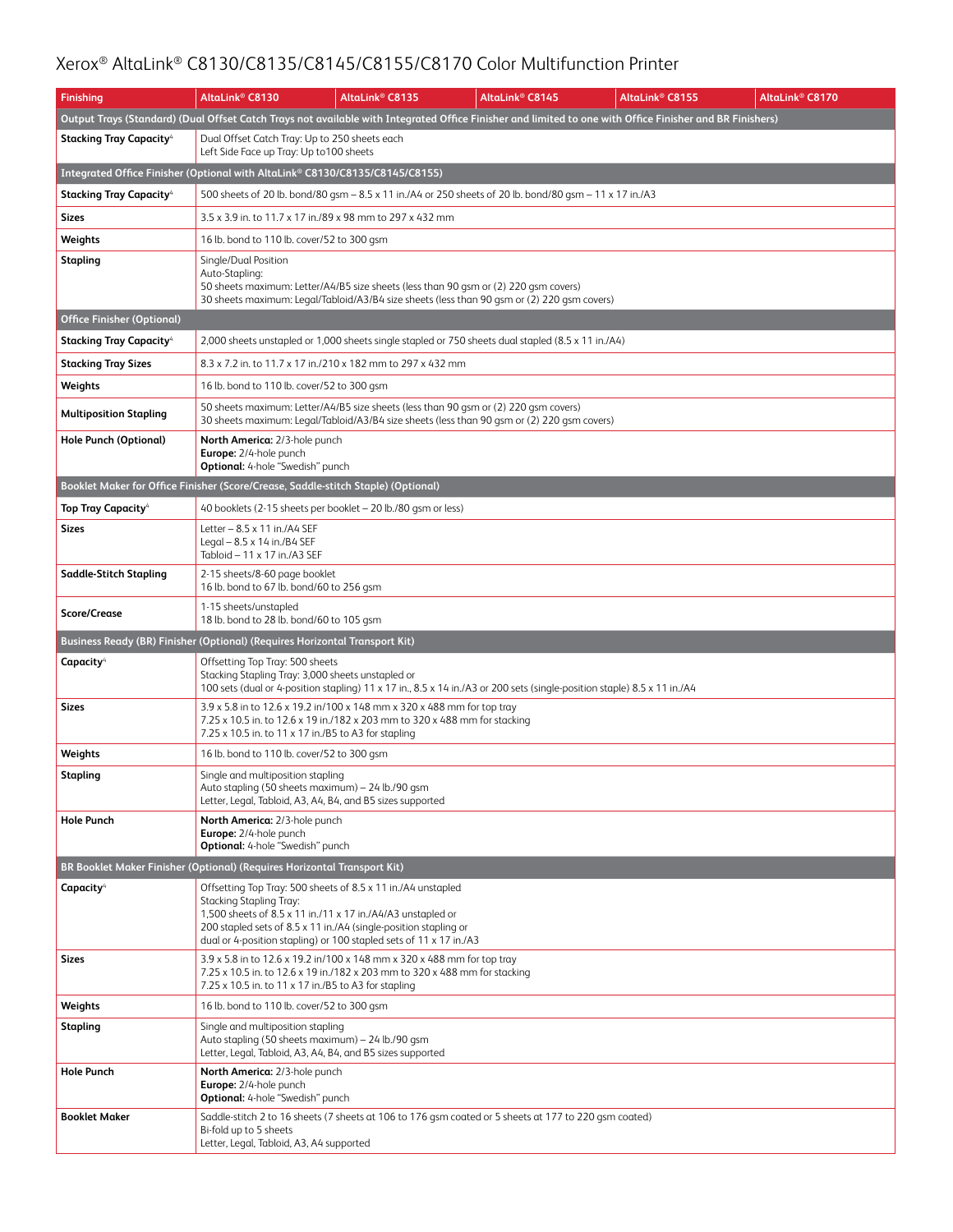| <b>Finishing (continued)</b>                                                   | AltaLink <sup>®</sup> C8130                                                                                                                                                                                                                                                                                                                                                                                                                                                                                                                                                                                                                                                                                                                                                                                                                                                                                                                                                                                                                         | AltaLink <sup>®</sup> C8135                                                  | AltaLink <sup>®</sup> C8145                       | AltaLink® C8155                                   | AltaLink <sup>®</sup> C8170                       |  |  |  |
|--------------------------------------------------------------------------------|-----------------------------------------------------------------------------------------------------------------------------------------------------------------------------------------------------------------------------------------------------------------------------------------------------------------------------------------------------------------------------------------------------------------------------------------------------------------------------------------------------------------------------------------------------------------------------------------------------------------------------------------------------------------------------------------------------------------------------------------------------------------------------------------------------------------------------------------------------------------------------------------------------------------------------------------------------------------------------------------------------------------------------------------------------|------------------------------------------------------------------------------|---------------------------------------------------|---------------------------------------------------|---------------------------------------------------|--|--|--|
|                                                                                |                                                                                                                                                                                                                                                                                                                                                                                                                                                                                                                                                                                                                                                                                                                                                                                                                                                                                                                                                                                                                                                     | C-fold/Z-fold Unit (Optional with BR Finisher and BR Booklet Maker Finisher) |                                                   |                                                   |                                                   |  |  |  |
| <b>Types</b>                                                                   | C-fold, Z-fold, and Z-half-fold                                                                                                                                                                                                                                                                                                                                                                                                                                                                                                                                                                                                                                                                                                                                                                                                                                                                                                                                                                                                                     |                                                                              |                                                   |                                                   |                                                   |  |  |  |
| Capacity <sup>4</sup>                                                          | 40 sheets                                                                                                                                                                                                                                                                                                                                                                                                                                                                                                                                                                                                                                                                                                                                                                                                                                                                                                                                                                                                                                           |                                                                              |                                                   |                                                   |                                                   |  |  |  |
| <b>Sizes</b>                                                                   | C-fold and Z-fold: Letter - 8.5 x 11 in./A4 SEF only<br>Z-half-fold: Tabloid - 11 x 17 in./A3 only                                                                                                                                                                                                                                                                                                                                                                                                                                                                                                                                                                                                                                                                                                                                                                                                                                                                                                                                                  |                                                                              |                                                   |                                                   |                                                   |  |  |  |
| Weights                                                                        | 16 lb. to 24 lb. bond/64 to 90 gsm                                                                                                                                                                                                                                                                                                                                                                                                                                                                                                                                                                                                                                                                                                                                                                                                                                                                                                                                                                                                                  |                                                                              |                                                   |                                                   |                                                   |  |  |  |
| <b>Output Trays</b>                                                            | Envelope Tray: C-fold, Z-fold, and Tri-fold<br>Stacker Tray or Top Tray: Z-half-fold                                                                                                                                                                                                                                                                                                                                                                                                                                                                                                                                                                                                                                                                                                                                                                                                                                                                                                                                                                |                                                                              |                                                   |                                                   |                                                   |  |  |  |
|                                                                                | Convenience Stapler (Optional - Includes Work Surface <sup>5</sup> )                                                                                                                                                                                                                                                                                                                                                                                                                                                                                                                                                                                                                                                                                                                                                                                                                                                                                                                                                                                |                                                                              |                                                   |                                                   |                                                   |  |  |  |
| Capacity <sup>4</sup>                                                          | 50-sheet stapling<br>5,000 staples<br>Requires separate power outlet                                                                                                                                                                                                                                                                                                                                                                                                                                                                                                                                                                                                                                                                                                                                                                                                                                                                                                                                                                                |                                                                              |                                                   |                                                   |                                                   |  |  |  |
| Copy                                                                           | AltaLink <sup>®</sup> C8130                                                                                                                                                                                                                                                                                                                                                                                                                                                                                                                                                                                                                                                                                                                                                                                                                                                                                                                                                                                                                         | AltaLink <sup>®</sup> C8135                                                  | AltaLink <sup>®</sup> C8145                       | AltaLink® C8155                                   | AltaLink <sup>®</sup> C8170                       |  |  |  |
| <b>First-Copy-Out Time</b><br>(from platen/warmed up<br>Color/Black-and-White) | As fast as 6.1 seconds/<br>As fast as 4.5 seconds                                                                                                                                                                                                                                                                                                                                                                                                                                                                                                                                                                                                                                                                                                                                                                                                                                                                                                                                                                                                   |                                                                              | As fast as 5.5 seconds/<br>As fast as 4.4 seconds | As fast as 4.7 seconds/<br>As fast as 3.7 seconds | As fast as 4.0 seconds/<br>As fast as 3.2 seconds |  |  |  |
| Sides (input-output)                                                           | $1-1, 1-2, 2-2, 2-1$                                                                                                                                                                                                                                                                                                                                                                                                                                                                                                                                                                                                                                                                                                                                                                                                                                                                                                                                                                                                                                |                                                                              |                                                   |                                                   |                                                   |  |  |  |
| Quantity                                                                       | 1 to 9,999                                                                                                                                                                                                                                                                                                                                                                                                                                                                                                                                                                                                                                                                                                                                                                                                                                                                                                                                                                                                                                          |                                                                              |                                                   |                                                   |                                                   |  |  |  |
| <b>Resolution (max)</b>                                                        | Up to 600 x 600 dpi                                                                                                                                                                                                                                                                                                                                                                                                                                                                                                                                                                                                                                                                                                                                                                                                                                                                                                                                                                                                                                 |                                                                              |                                                   |                                                   |                                                   |  |  |  |
| <b>Reduction/Enlargement</b>                                                   | Variable zoom from 25% to 400% in 1% increments                                                                                                                                                                                                                                                                                                                                                                                                                                                                                                                                                                                                                                                                                                                                                                                                                                                                                                                                                                                                     |                                                                              |                                                   |                                                   |                                                   |  |  |  |
| Concurrency                                                                    |                                                                                                                                                                                                                                                                                                                                                                                                                                                                                                                                                                                                                                                                                                                                                                                                                                                                                                                                                                                                                                                     |                                                                              |                                                   |                                                   |                                                   |  |  |  |
| <b>Copy Features</b>                                                           | Program-ahead to allow job to be queued while initial job is processed (Copy, Print, Fax, and Scan)<br>Annotation and Bates™ stamping (with color capability and font size adjustment)<br>Authentication for Services (i.e., Color Copy)<br>Auto Paper Select<br>Auto Reduction & Enlargement (to fit selected paper size)<br>Auto Tray Switching<br>Automatic 2-sided/Duplex Booklet Creation<br>Build Job (Enables page-level programming and also lets you proof each section or delete last section as the job is built)<br>Collation<br>Covers (Front only, front and back, back only, printed inside and out: Blank or Printed)<br>Dividers (blank)<br><b>Edge Erase</b><br>Features Help (Intuitive text and graphic descriptions)<br><b>ID Card Copy</b><br><b>Image Quality Adjustments</b><br>Image Shift (with Auto Center option)<br><b>Imaging Security</b><br>Invert Image (negative or mirror image)<br>Large Job Interrupt<br>Multi-up (up to 15 columns by 15 rows)<br>Sample Set<br>Save Job Settings<br>Single Color<br>Stapling |                                                                              |                                                   |                                                   |                                                   |  |  |  |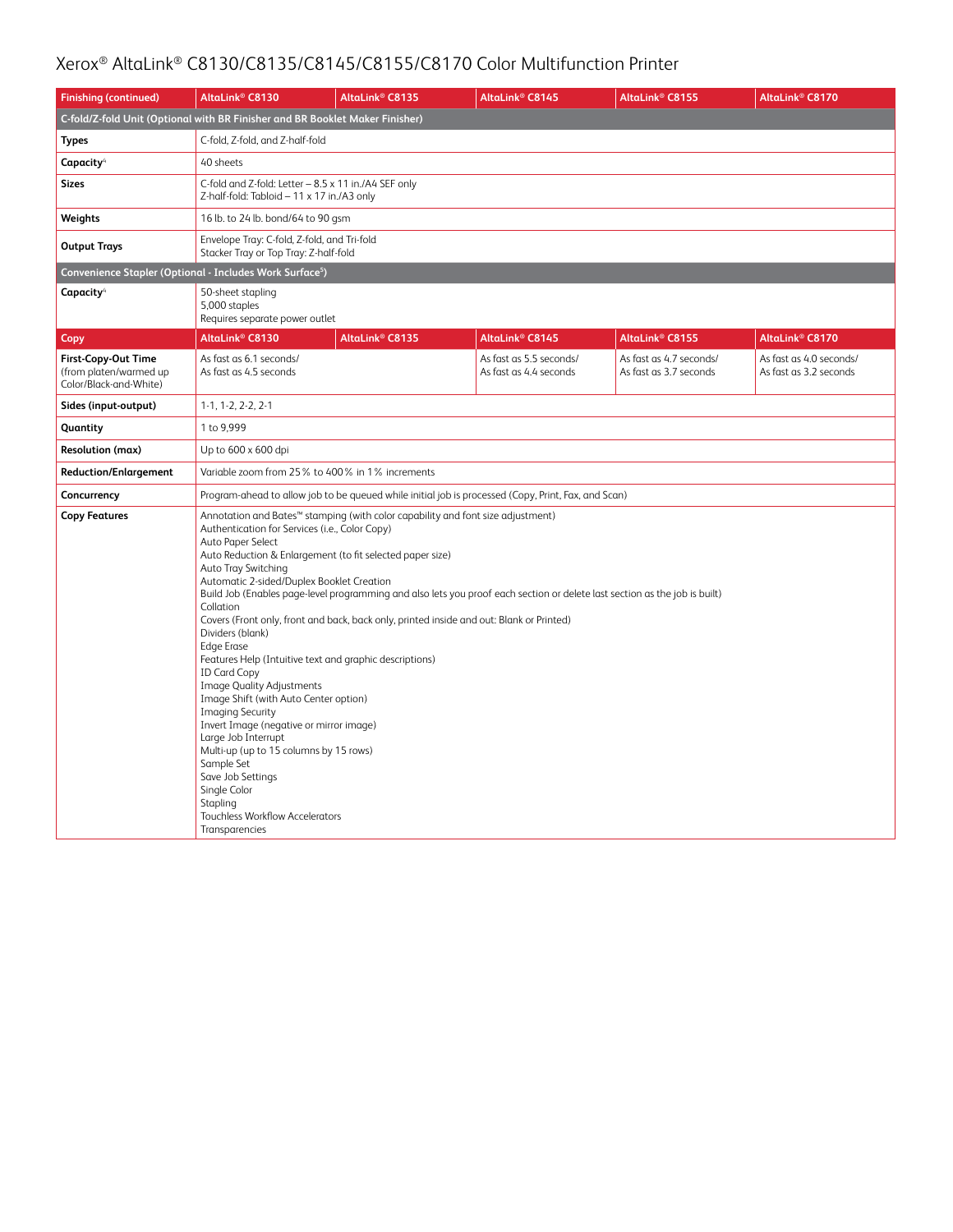| Print                                               | AltaLink <sup>®</sup> C8130                                                                                                                                                                                                                                                                                                                                                                                                                                                                                                                                                                                                                                                                                                                                                                                                                                                                                                                                                                  | AltaLink <sup>®</sup> C8135 | AltaLink <sup>®</sup> C8145                                                                            | AltaLink <sup>®</sup> C8155                                                                                                                                                                                                                                                                                                    | AltaLink® C8170 |
|-----------------------------------------------------|----------------------------------------------------------------------------------------------------------------------------------------------------------------------------------------------------------------------------------------------------------------------------------------------------------------------------------------------------------------------------------------------------------------------------------------------------------------------------------------------------------------------------------------------------------------------------------------------------------------------------------------------------------------------------------------------------------------------------------------------------------------------------------------------------------------------------------------------------------------------------------------------------------------------------------------------------------------------------------------------|-----------------------------|--------------------------------------------------------------------------------------------------------|--------------------------------------------------------------------------------------------------------------------------------------------------------------------------------------------------------------------------------------------------------------------------------------------------------------------------------|-----------------|
| <b>Resolution</b> (up to)                           | 1200 x 2400 dpi                                                                                                                                                                                                                                                                                                                                                                                                                                                                                                                                                                                                                                                                                                                                                                                                                                                                                                                                                                              |                             |                                                                                                        |                                                                                                                                                                                                                                                                                                                                |                 |
| <b>Print Features</b>                               | <b>Application Defaults</b><br><b>Banner Sheet Enable/Disable</b><br><b>Booklet Layout</b><br><b>Cover Selection</b><br>Custom Color Options (Color By Words) Bi-directional Real-time Status<br>Delay Print (specific time) User Permissions<br>Finishing<br>Fit to New Paper Size<br>Hold All Jobs<br>Image Options (Toner Saver, Resolution (Standard, Enhanced, High))<br><b>Imaging Security</b><br>Job Identification (Print ID or Banner, Print ID in margins on first page only or all pages)<br>LAN Fax (requires optional Fax Kit)<br>Layout/Watermark<br>Long Sheet/Banner<br>N-up (up to 16 pages per sheet)<br>Paper Selection by Attribute Sample Set<br>Print From Cloud Repositories (Dropbox, OneDrive, and Google Drive)<br>Saved Job (color jobs can be printed as monochrome)<br>Secure Print with Timed Deletion<br>Special Pages (exception page programming: covers, inserts, exception pages)<br>Store and Recall Driver Settings<br>Two-sided Printing (as default) |                             |                                                                                                        | Sustainability Features (Xerox® Earth Smart Settings, Duplex, N-up, Turn-off Banner and Print ID, Smart Sample Set, Hold All Jobs)                                                                                                                                                                                             |                 |
| <b>Print from USB</b>                               | Allows walk-up printing from Type A USB port on front panel<br>Supports direct printing from computer via Type B USB port<br>Supported file formats: PDF, JPEG, TIFF, PS, PCL<br>Color jobs can be printed as black-and-white                                                                                                                                                                                                                                                                                                                                                                                                                                                                                                                                                                                                                                                                                                                                                                |                             |                                                                                                        |                                                                                                                                                                                                                                                                                                                                |                 |
| <b>Operating Systems</b>                            | Windows Server 2008 SP2 (32- and 64-bit)<br>Windows Server 2008 R2 (64-bit)<br>Windows Server 2012 and R2 (64-bit)<br>Windows Server 2016 (64-bit)<br>Windows Server 2019 (64-bit)<br>Windows 7 (32- and 64-bit)<br>Windows 8 (32- and 64-bit)<br>Windows 8.1 (32- and 64-bit)<br>Windows 10 (32- and 64-bit)<br>Mac OS 10.13, 10.14, 10.15<br>Fedora <sup>®</sup> Core<br>Ubuntu®                                                                                                                                                                                                                                                                                                                                                                                                                                                                                                                                                                                                           |                             |                                                                                                        |                                                                                                                                                                                                                                                                                                                                |                 |
| <b>Network Protocols</b>                            | Microsoft Windows Networking over IP<br>Bonjour <sup>®</sup> /AirPrint <sup>™</sup><br>IPv6<br>Most protocols not in use can be disabled                                                                                                                                                                                                                                                                                                                                                                                                                                                                                                                                                                                                                                                                                                                                                                                                                                                     |                             | TCP/IP: HTTP/HTTPS, Internet Printing Protocol, LPR/LPD, Raw Socket Printing/Port 9100, IPv4/IPv6, WSD |                                                                                                                                                                                                                                                                                                                                |                 |
| <b>Font Capability</b>                              |                                                                                                                                                                                                                                                                                                                                                                                                                                                                                                                                                                                                                                                                                                                                                                                                                                                                                                                                                                                              |                             |                                                                                                        | PCL: 93 scalable fonts, line printer, and bitmap font (including Cyrillic font support) PostScript 3: 173 Type 1 fonts, 2 Multiple Master fonts                                                                                                                                                                                |                 |
| Xerox <sup>®</sup> Global Print Driver <sup>®</sup> | Microsoft Universal Print                                                                                                                                                                                                                                                                                                                                                                                                                                                                                                                                                                                                                                                                                                                                                                                                                                                                                                                                                                    |                             |                                                                                                        | A truly universal print driver that lets IT administrators install, upgrade, and manage Xerox® Devices and non-Xerox devices from a single driver. It provides a<br>consistent, easy-to-use interface for end-users, reducing the number of support calls and simplifying print services management. Support for               |                 |
| Xerox <sup>®</sup> Pull Print Driver                |                                                                                                                                                                                                                                                                                                                                                                                                                                                                                                                                                                                                                                                                                                                                                                                                                                                                                                                                                                                              |                             | multiple drivers. Used in conjunction with Equitrac Office®, Ysoft® SafeQ®, Pharos®, and others        | Makes it easy for IT managers to qualify, deploy, and manage all print devices using a single driver in a Pull Print environment. Uses a single queue and single<br>driver. The Xerox® Pull Print Driver extends convenience across a broad range of printing assets. IT administrators no longer need to manage and configure |                 |
|                                                     | Unified Address Book for Fax, Internet Fax, Email, and Scan to                                                                                                                                                                                                                                                                                                                                                                                                                                                                                                                                                                                                                                                                                                                                                                                                                                                                                                                               |                             |                                                                                                        |                                                                                                                                                                                                                                                                                                                                |                 |
| <b>Features</b>                                     | Services supported: Fax, Internet Fax, Email, Scan to<br>Maximum contacts: 5,000<br>Contacts: Supports 1 or more destinations<br>Favorites for quick access of all services supported                                                                                                                                                                                                                                                                                                                                                                                                                                                                                                                                                                                                                                                                                                                                                                                                        |                             |                                                                                                        |                                                                                                                                                                                                                                                                                                                                |                 |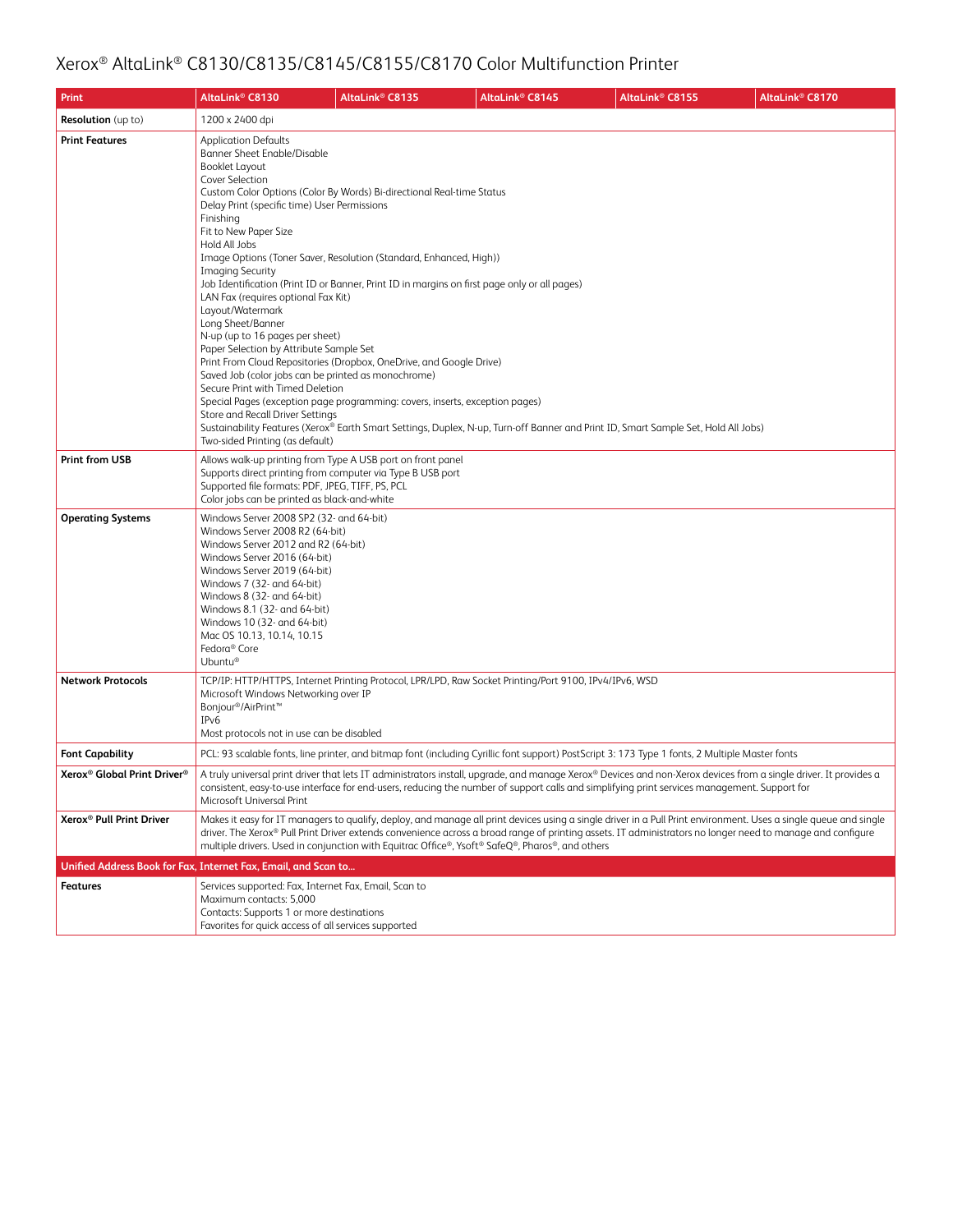| Scan                                                 | AltaLink® C8130                                                                                                                                                                                                                                                                                                                                                                                                 | AltaLink <sup>®</sup> C8135                                                                                                                                                                                                                                                                                                                      | AltaLink <sup>®</sup> C8145                                                                    | AltaLink® C8155                                                                                                                                               | AltaLink <sup>®</sup> C8170                                                                     |  |  |  |
|------------------------------------------------------|-----------------------------------------------------------------------------------------------------------------------------------------------------------------------------------------------------------------------------------------------------------------------------------------------------------------------------------------------------------------------------------------------------------------|--------------------------------------------------------------------------------------------------------------------------------------------------------------------------------------------------------------------------------------------------------------------------------------------------------------------------------------------------|------------------------------------------------------------------------------------------------|---------------------------------------------------------------------------------------------------------------------------------------------------------------|-------------------------------------------------------------------------------------------------|--|--|--|
| Concurrency                                          | concurrent jobs)                                                                                                                                                                                                                                                                                                                                                                                                |                                                                                                                                                                                                                                                                                                                                                  |                                                                                                | Scan while the system is printing, copying, or while it is transferring scan to network or fax jobs (priority is for return of scanned originals and printing |                                                                                                 |  |  |  |
| <b>Input Speed</b><br>(up to)                        | 82 ppm black-and-white and color (simplex)<br>141 ipm black-and-white and color (duplex)                                                                                                                                                                                                                                                                                                                        |                                                                                                                                                                                                                                                                                                                                                  |                                                                                                |                                                                                                                                                               | 135 ppm black-and-white<br>and color (simplex)<br>270 ipm black-and-white and<br>color (duplex) |  |  |  |
| Resolution                                           | 72 x 72 dpi to 600 x 600 dpi                                                                                                                                                                                                                                                                                                                                                                                    |                                                                                                                                                                                                                                                                                                                                                  |                                                                                                |                                                                                                                                                               |                                                                                                 |  |  |  |
| Bit Depth                                            |                                                                                                                                                                                                                                                                                                                                                                                                                 | 1-bit (black-and-white), 8-bit (grayscale), 24-bit (color)                                                                                                                                                                                                                                                                                       |                                                                                                |                                                                                                                                                               |                                                                                                 |  |  |  |
| Maximum Scan Area                                    | $11 \times 17$ in./A3                                                                                                                                                                                                                                                                                                                                                                                           |                                                                                                                                                                                                                                                                                                                                                  |                                                                                                |                                                                                                                                                               |                                                                                                 |  |  |  |
| <b>Scan Template</b><br>Management                   | Support 250 scan templates                                                                                                                                                                                                                                                                                                                                                                                      |                                                                                                                                                                                                                                                                                                                                                  |                                                                                                | Create Xerox® CentreWare® IS scan templates and share via device cloning to other multifunction printers' confirmation sheet options                          |                                                                                                 |  |  |  |
| <b>Network Protocols</b>                             | SFTP, FTP, SMB, HTTP, HTTPS                                                                                                                                                                                                                                                                                                                                                                                     |                                                                                                                                                                                                                                                                                                                                                  |                                                                                                |                                                                                                                                                               |                                                                                                 |  |  |  |
| <b>File Compression</b>                              | Color TIFF (TIFF 6.0 or TTN2 with JPEG, LZW)<br>Black-and-white TIFF (G3MH, G4 MMR compression - single or multiple pages)<br>Searchable PDF/OCR and PDF/A-1b (MRC, JPEG, G3 MH, G4 MMR, JBIG 2 Huffman, JBIG Arithmetic Compression, Deflate (for black-and-white and within<br>MRC)) Linearized PDF/PDF/A                                                                                                     |                                                                                                                                                                                                                                                                                                                                                  |                                                                                                |                                                                                                                                                               |                                                                                                 |  |  |  |
| <b>Document Management</b><br>Fields (Metadata)      |                                                                                                                                                                                                                                                                                                                                                                                                                 | Features only available in Network Scan to File Templates:<br>. 1 to 6 user programmable metadata fields per network scan to file templates and unlimited fields within the template - Metadata field consists of field<br>name, default value, and other configurations<br>• Customized fields viewed on user interface for variable data input |                                                                                                |                                                                                                                                                               |                                                                                                 |  |  |  |
| <b>Scan Features</b>                                 | Auto Background and Shadow Suppression<br><b>Bound Originals</b><br>Compression Quality/File Size Control<br><b>Edge Erase</b><br><b>Imaging Security</b><br>Mixed Size Originals Scan Build Job<br>Reduction/Enlargement<br><b>Scan Preview</b><br>Single Touch Scan buttons (up to 10)<br>Size for Size (for mixed size originals)<br><b>Touchless Workflow Accelerators</b><br>TWAIN Support/WIA 2.0 Support | Original Type (Photo and Text, Photo, Text, Map, Newspaper/Magazine)                                                                                                                                                                                                                                                                             |                                                                                                |                                                                                                                                                               |                                                                                                 |  |  |  |
| <b>Scan to Email (Standard)</b>                      |                                                                                                                                                                                                                                                                                                                                                                                                                 |                                                                                                                                                                                                                                                                                                                                                  |                                                                                                |                                                                                                                                                               |                                                                                                 |  |  |  |
| <b>Scan Features</b>                                 | • Auto send to self<br>• Email signing (requires Smart Card option)<br>• Scan to Email S/MIME Encryption<br>· Touchless Workflow Accelerators                                                                                                                                                                                                                                                                   |                                                                                                                                                                                                                                                                                                                                                  |                                                                                                | • Email signatures (6 lines each of 128 character max), email message body (user configurable), email Embedded Web Server confirmation sheet options          |                                                                                                 |  |  |  |
| <b>Directory Access</b>                              |                                                                                                                                                                                                                                                                                                                                                                                                                 |                                                                                                                                                                                                                                                                                                                                                  | Address list via LDAP (Windows Active Directory, Exchange, Notes, Domino), Device Address Book |                                                                                                                                                               |                                                                                                 |  |  |  |
| <b>Scan To</b>                                       |                                                                                                                                                                                                                                                                                                                                                                                                                 |                                                                                                                                                                                                                                                                                                                                                  |                                                                                                |                                                                                                                                                               |                                                                                                 |  |  |  |
| <b>Standard Features</b>                             | Scan to Email<br>Scan to Home<br>Scan to Mailbox<br>Scan to Network (using Secure FTP/HTTP/HTTPS)<br>Scan to PC/Server Client (SMB or FTP)<br>Scan to USB                                                                                                                                                                                                                                                       | Scan to Network Folder (using Secure FTP/HTTP/HTTPS)                                                                                                                                                                                                                                                                                             |                                                                                                |                                                                                                                                                               |                                                                                                 |  |  |  |
| <b>Optional Features</b>                             |                                                                                                                                                                                                                                                                                                                                                                                                                 | Native Scan to Cloud Repositories (Dropbox, OneDrive, and Google Drive) <sup>3</sup>                                                                                                                                                                                                                                                             |                                                                                                |                                                                                                                                                               |                                                                                                 |  |  |  |
| <b>Workflow Scanning (Optional features)</b>         |                                                                                                                                                                                                                                                                                                                                                                                                                 |                                                                                                                                                                                                                                                                                                                                                  |                                                                                                |                                                                                                                                                               |                                                                                                 |  |  |  |
| <b>Scanning Software</b>                             | Autostore v7<br>eCopy ScanStation v5.2<br>ecopy ShareScan v5.2                                                                                                                                                                                                                                                                                                                                                  |                                                                                                                                                                                                                                                                                                                                                  |                                                                                                |                                                                                                                                                               |                                                                                                 |  |  |  |
| <b>Scanning Apps and</b><br><b>Xerox App Gallery</b> |                                                                                                                                                                                                                                                                                                                                                                                                                 | See the full list of apps available in the Xerox App Gallery: xerox.com/AppGallery                                                                                                                                                                                                                                                               |                                                                                                | Scan to: Dropbox, Google Drive, Microsoft OneDrive, Microsoft Office 365, Box, Xerox® Workplace Mobile App (iOS/Android)                                      |                                                                                                 |  |  |  |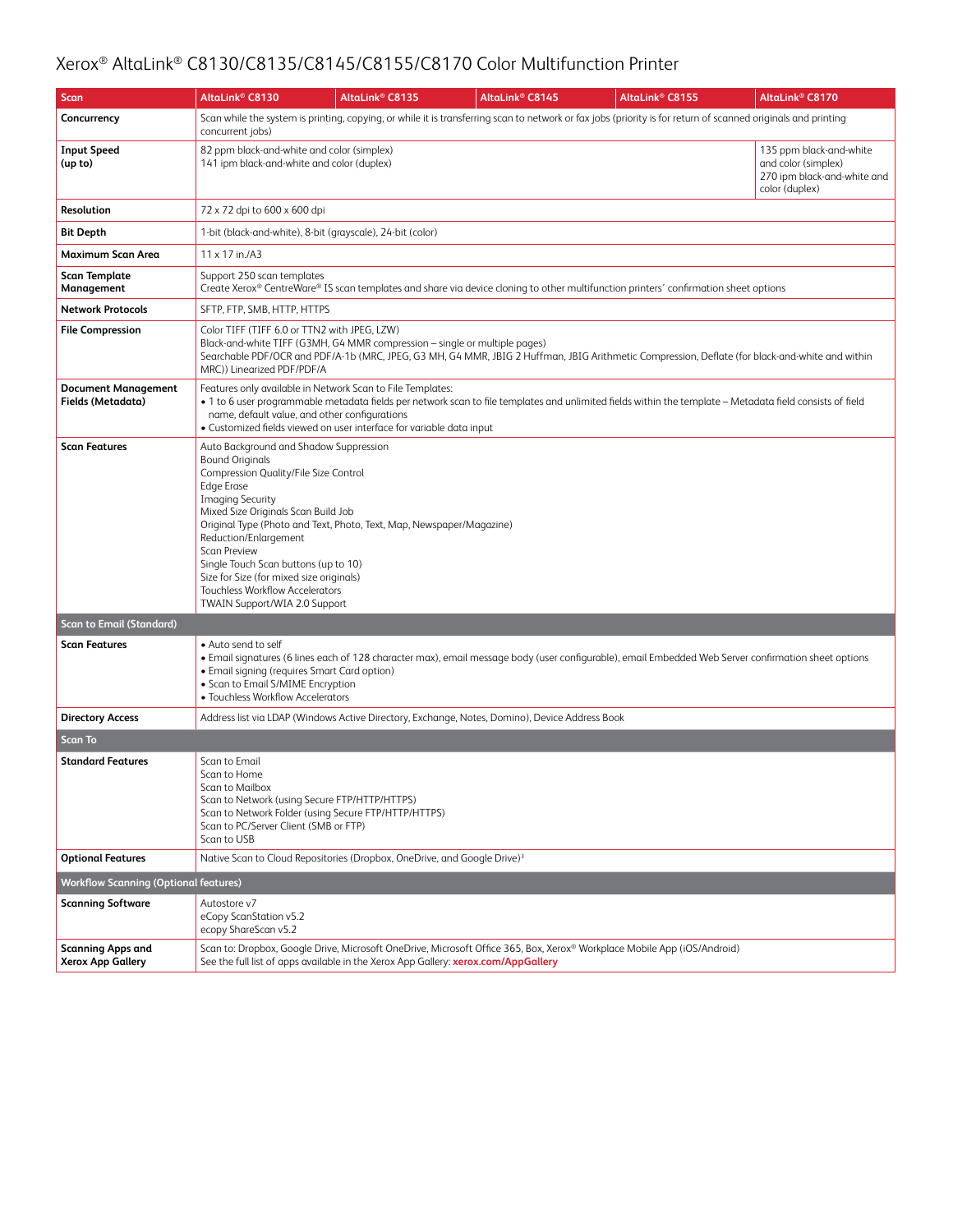| <b>Security</b>                      | AltaLink <sup>®</sup> C8130                                                                                                                                                                                                                                                                                                                                                                                                                                                                                                                                                                                                                                                                                                                                                                                                                                                                                                                                                                                                                                                                                                        | AltaLink <sup>®</sup> C8135                                                                                                                                                                                                                                                                                                                                                                                                                                                                                                                                                                                                                                                                                                                        | AltaLink <sup>®</sup> C8145                                                                                                                                                                                                                                                                                                                                                                                                                                                                                                                                                                                         | AltaLink® C8155 | AltaLink <sup>®</sup> C8170 |
|--------------------------------------|------------------------------------------------------------------------------------------------------------------------------------------------------------------------------------------------------------------------------------------------------------------------------------------------------------------------------------------------------------------------------------------------------------------------------------------------------------------------------------------------------------------------------------------------------------------------------------------------------------------------------------------------------------------------------------------------------------------------------------------------------------------------------------------------------------------------------------------------------------------------------------------------------------------------------------------------------------------------------------------------------------------------------------------------------------------------------------------------------------------------------------|----------------------------------------------------------------------------------------------------------------------------------------------------------------------------------------------------------------------------------------------------------------------------------------------------------------------------------------------------------------------------------------------------------------------------------------------------------------------------------------------------------------------------------------------------------------------------------------------------------------------------------------------------------------------------------------------------------------------------------------------------|---------------------------------------------------------------------------------------------------------------------------------------------------------------------------------------------------------------------------------------------------------------------------------------------------------------------------------------------------------------------------------------------------------------------------------------------------------------------------------------------------------------------------------------------------------------------------------------------------------------------|-----------------|-----------------------------|
| <b>Features</b>                      | • Audit Log<br>• Cisco® Identity Services Engine (ISE) compatible<br>$-802.1x$<br>- Admin Password Reset<br>- Audit Log<br>- Automatic Software Upgrade<br>- Email Alerts<br>- FIPS 140-2<br>- Hold All Jobs<br>- Immediate Job Overwrite <sup>9</sup><br>- Installation Policies<br>- McAfee® Embedded Control<br>- PII - Login Name<br>- PostScript Passwords<br>- Remote Services Enablement<br>- Remote Start (Mopria(R) or AirPrint™)<br>- Remote Start (TWAIN)<br>- Reprint Saved Jobs<br>- Scan to Mailbox (Internal storage)<br>- Scheduled Disk Overwrite <sup>9</sup><br>- Secure Passcode Length<br>- Secure Print Device Policies<br>- SIEM<br>- SNMP<br>- System Timeout<br>- USB (Print from USB)<br>- USB (Scan to USB)<br>- USB Port Management<br>- User Data Encryption<br>• Expanded Authentication<br>- Local Authentication (internal database)<br>Windows server 2012), NDS, LDAP authentication<br>- Secure Data<br>• Expanded Authorization<br>- Authorization per user per service<br>- SA access based on network credentials<br>- Secure Network Access<br>• Hide Print Job Names<br>• Imaging Security | - Digitally signed PDF (when using Smart Card authentication)<br>- Encrypted and authentication to SMTP server for Scan to Email<br>- Encrypted/Password Protected PDF (when using Email and Network Scan Templates only)<br>- FIPS 140-2 256 bit Hard Disk Encryption, TLS 1.1/1.2/1.3, IPPS, HTTPS, SFTP, SNMPv3<br>- Immediate Image Overwrite/Securely delete jobs using approved algorithms <sup>9</sup><br>- Smart Card authentication - 144k CAC/PIV Card Support (2048 bit certificate key)/.NET<br>- Secure Print (up to 10 digit PIN or Network Authentication)<br>· IP Filter, IPsec, IPv6, TLS V1.0, V1.2, V1.3, SNMP V1/V2/V3, HTTPs, 802.1X, SFTP<br>• McAfee® Embedded Control (whitelisting), McAfee® Integrity Control (optional) | • Configuration Watchdog (Monitors and remediates 75 security settings in the following areas):<br>- Network authentication to access device and/or device services via Kerberos (UNIX/Windows Server 2008), SMB (Windows Server 2008,<br>- On Demand Image Overwrite (Scheduled, Manual), includes sanitation of unused area of disk <sup>9</sup><br>- User Permissions required to access Print and Print Features (e.g., color access, or time restrictions) reflects in the print driver<br>• Full System Common Criteria certified by NIAP under HD Protection Profile for Hardcopy Devices v1.0 (HCD-PP v1.0) |                 |                             |
| Xerox <sup>®</sup> Integrated RFID   | • Port disablement including USB ports                                                                                                                                                                                                                                                                                                                                                                                                                                                                                                                                                                                                                                                                                                                                                                                                                                                                                                                                                                                                                                                                                             |                                                                                                                                                                                                                                                                                                                                                                                                                                                                                                                                                                                                                                                                                                                                                    | • Security Information and Event Management (SIEM) support for McAfee® Enterprise Security Manager, LogRhythm, and Splunk<br>Integrated support for most industry security cards providing additional security; with embedded multifunction printer card readers in                                                                                                                                                                                                                                                                                                                                                 |                 |                             |
| <b>Card Reader</b><br>(Optional Kit) | the multifunction printer panel                                                                                                                                                                                                                                                                                                                                                                                                                                                                                                                                                                                                                                                                                                                                                                                                                                                                                                                                                                                                                                                                                                    |                                                                                                                                                                                                                                                                                                                                                                                                                                                                                                                                                                                                                                                                                                                                                    |                                                                                                                                                                                                                                                                                                                                                                                                                                                                                                                                                                                                                     |                 |                             |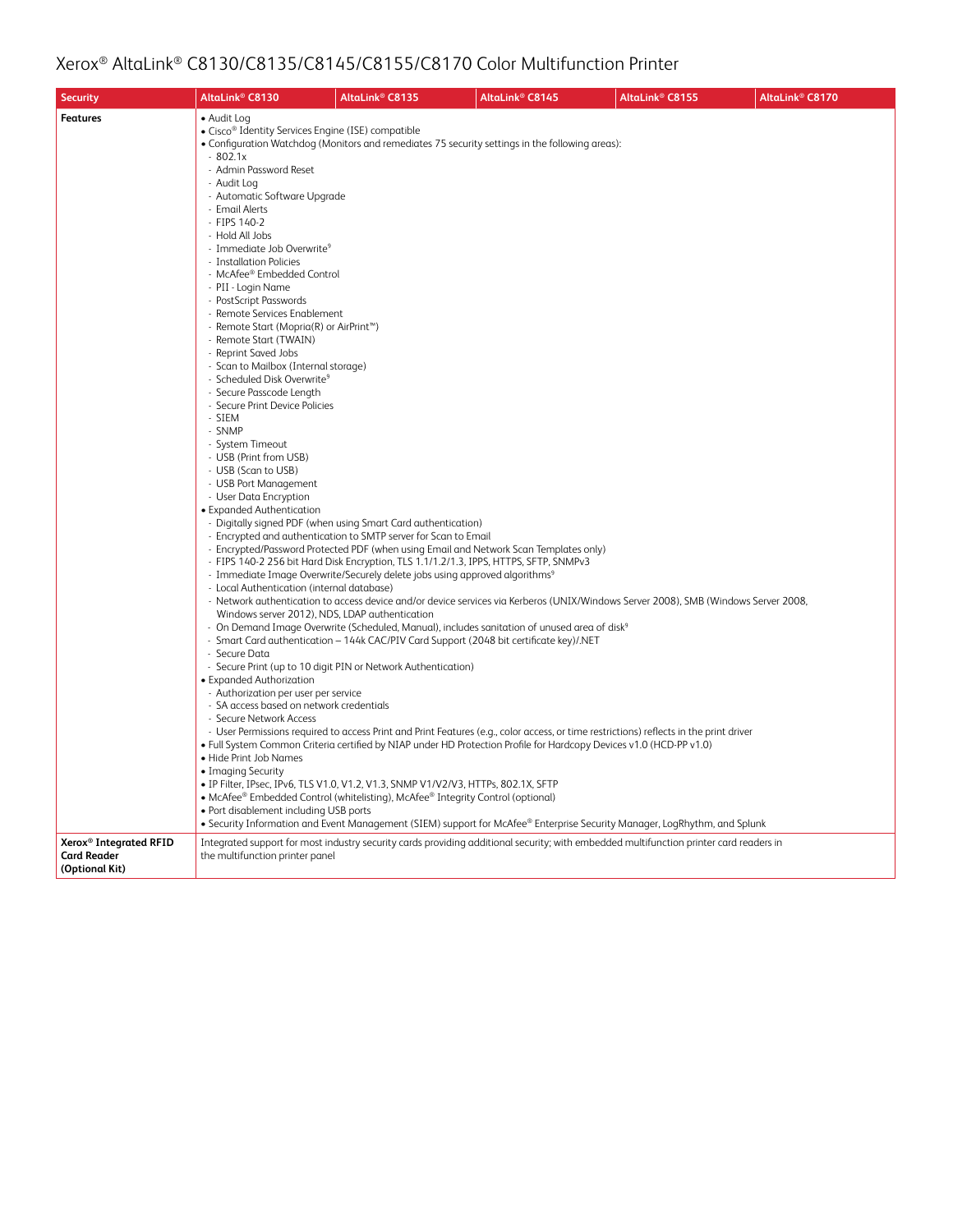| Fax                                | AltaLink® C8130                                                                                                                                                                                                                                                                                                                                                | AltaLink® C8135                                                                                                                                                                                                     | AltaLink <sup>®</sup> C8145 | AltaLink® C8155                                                                                                                                             | AltaLink® C8170 |  |  |
|------------------------------------|----------------------------------------------------------------------------------------------------------------------------------------------------------------------------------------------------------------------------------------------------------------------------------------------------------------------------------------------------------------|---------------------------------------------------------------------------------------------------------------------------------------------------------------------------------------------------------------------|-----------------------------|-------------------------------------------------------------------------------------------------------------------------------------------------------------|-----------------|--|--|
| <b>Network Server Fax Features</b> |                                                                                                                                                                                                                                                                                                                                                                |                                                                                                                                                                                                                     |                             |                                                                                                                                                             |                 |  |  |
| Compatibility                      | ITU (CCITT) group 3; Various Xerox® Business Innovation Partner Solutions                                                                                                                                                                                                                                                                                      |                                                                                                                                                                                                                     |                             |                                                                                                                                                             |                 |  |  |
| Maximum Scan Area                  | 11 x 17 in./A3                                                                                                                                                                                                                                                                                                                                                 |                                                                                                                                                                                                                     |                             |                                                                                                                                                             |                 |  |  |
| <b>Fax Send Features</b>           | One- or Two-sided Scanning (up to 11 x 17 in./A3)<br>Add to Send List (200 numbers maximum)                                                                                                                                                                                                                                                                    | Build Job, Favorites, Delay Send (specific time) Original Type (photo, text or photo and text)                                                                                                                      |                             |                                                                                                                                                             |                 |  |  |
| <b>Fax Print Features</b>          | One- or Two-sided Printing, Staple, Secure Print                                                                                                                                                                                                                                                                                                               |                                                                                                                                                                                                                     |                             |                                                                                                                                                             |                 |  |  |
| <b>Transmission Resolution</b>     | Superfine: 400 x 200 dpi (Scan at 600 x 600 dpi)<br>Fine: 200 x 200 dpi<br>Standard: 200 x 100 dpi                                                                                                                                                                                                                                                             |                                                                                                                                                                                                                     |                             |                                                                                                                                                             |                 |  |  |
| <b>Internet Fax Features</b>       |                                                                                                                                                                                                                                                                                                                                                                |                                                                                                                                                                                                                     |                             |                                                                                                                                                             |                 |  |  |
| Compatibility                      |                                                                                                                                                                                                                                                                                                                                                                | Direct print-ready document transmission to remote Internet Fax machines or email clients (SMTP)<br>Reception and automatic printout of documents sent via email from remote Internet Fax machines or email clients |                             |                                                                                                                                                             |                 |  |  |
| <b>Directory Access</b>            | Utilizes the Unified Address Book                                                                                                                                                                                                                                                                                                                              |                                                                                                                                                                                                                     |                             |                                                                                                                                                             |                 |  |  |
| Send/Receive                       | Send: Multi-page TIFF, PDF, PDF/A<br>Receive: TIFF, MTIFF, PDF, PDF/A, PS, text, PCL, PRN, JPEG                                                                                                                                                                                                                                                                |                                                                                                                                                                                                                     |                             |                                                                                                                                                             |                 |  |  |
| Resolution                         | 72 x 72 dpi to 600 x 600 dpi<br>Bit Depth: 1-bit (black-and-white)                                                                                                                                                                                                                                                                                             |                                                                                                                                                                                                                     |                             |                                                                                                                                                             |                 |  |  |
| <b>Network Protocols</b>           | SMTP (send), POP3 (receive)                                                                                                                                                                                                                                                                                                                                    |                                                                                                                                                                                                                     |                             |                                                                                                                                                             |                 |  |  |
| Compliance                         | ITU-T T.37 compliant                                                                                                                                                                                                                                                                                                                                           |                                                                                                                                                                                                                     |                             |                                                                                                                                                             |                 |  |  |
|                                    | Walk-up Fax Features (Optional; Customer-Installable - 1 and 2 lines)                                                                                                                                                                                                                                                                                          |                                                                                                                                                                                                                     |                             |                                                                                                                                                             |                 |  |  |
| Compatibility                      | ITU (CCITT) Group 3                                                                                                                                                                                                                                                                                                                                            |                                                                                                                                                                                                                     |                             |                                                                                                                                                             |                 |  |  |
| Speed/Modems                       |                                                                                                                                                                                                                                                                                                                                                                | One or Two V.34 modems: 33,600 bps. Less than 4 seconds per page transmission time                                                                                                                                  |                             |                                                                                                                                                             |                 |  |  |
| Compression/Speed                  | MH/G3, MR/G3, MMR/SG3, JBIG/SG3                                                                                                                                                                                                                                                                                                                                |                                                                                                                                                                                                                     |                             |                                                                                                                                                             |                 |  |  |
| Resolution                         | <b>Walkup Send:</b><br>Standard: 200 x 100 dpi<br>Fine: 200 x 200 dpi Superfine: 600 x 600 dpi<br><b>Receive:</b> Accepts all sizes                                                                                                                                                                                                                            |                                                                                                                                                                                                                     |                             |                                                                                                                                                             |                 |  |  |
| <b>Fax Send Features</b>           | LAN Fax (fax from print driver)<br>Auto Fax Transmission Reduction<br>Page-by-page Job Status at the Machine<br>Delay Start, Build Job, Favorites<br>Automatic Memory Resend<br><b>Automatic Cover Sheets</b><br><b>PSTN Fax</b><br>Batch Send (up to memory capacity)<br>Device Address Book (up to 5,000 contacts)<br><b>Touchless Workflow Accelerators</b> |                                                                                                                                                                                                                     |                             |                                                                                                                                                             |                 |  |  |
| <b>Fax Receive Features</b>        | One- or Two-sided Printing<br>Stapled or Unstapled<br>Receive Print Mode - Manual (size, margin, stock, header)/Auto<br>Output Tray Selection<br>Up to 200 Password-protected Mailboxes<br>Secure Receive<br>Receive Timestamp<br>Auto Answer Delay                                                                                                            |                                                                                                                                                                                                                     |                             |                                                                                                                                                             |                 |  |  |
| <b>Fax Forward</b>                 | Forward to Email or SMB Location<br>Fax Forward on Receive Only                                                                                                                                                                                                                                                                                                |                                                                                                                                                                                                                     |                             |                                                                                                                                                             |                 |  |  |
| <b>Fax Reports</b>                 | <b>Broadcast Report</b>                                                                                                                                                                                                                                                                                                                                        |                                                                                                                                                                                                                     |                             | Activity, Dial Directory, Group Directory, Transmission Confirmation, Pending Fax, Options Report, On Demand Overwrite <sup>9</sup> Report, Mailbox Report, |                 |  |  |
| <b>Directory Access</b>            | Utilizes the Unified Address Book<br>Group fax available                                                                                                                                                                                                                                                                                                       |                                                                                                                                                                                                                     |                             |                                                                                                                                                             |                 |  |  |
| <b>Auto Redial</b>                 | Up to 14 attempts (per country requirements)<br>1 to 25 minute intervals                                                                                                                                                                                                                                                                                       |                                                                                                                                                                                                                     |                             |                                                                                                                                                             |                 |  |  |
| <b>Auto Resend</b>                 | Up to 5 attempts                                                                                                                                                                                                                                                                                                                                               |                                                                                                                                                                                                                     |                             |                                                                                                                                                             |                 |  |  |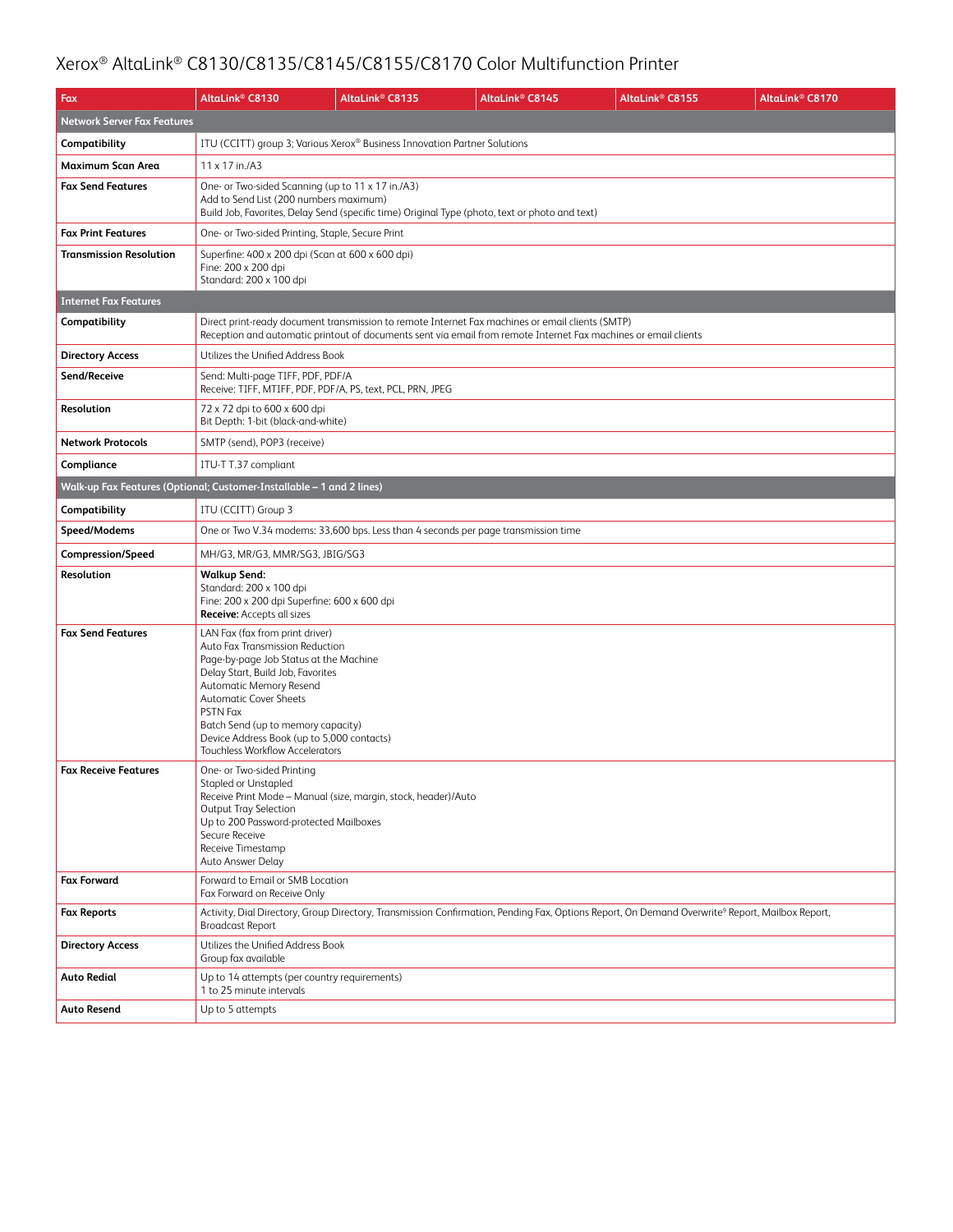| <b>Device Management</b>                                                                        |                                                                                                                                                                                                                                                                                                                                                                                                                                                                                                                                                                                                                                                                                      |  |
|-------------------------------------------------------------------------------------------------|--------------------------------------------------------------------------------------------------------------------------------------------------------------------------------------------------------------------------------------------------------------------------------------------------------------------------------------------------------------------------------------------------------------------------------------------------------------------------------------------------------------------------------------------------------------------------------------------------------------------------------------------------------------------------------------|--|
| <b>Administrative Protocols</b>                                                                 | DHCP, BOOTP, SNMP, SLP® v2, HTTP, HTTPS, DHCP Autonet, TLS, NTP, DNS, SMB, SMTP/POP3, WSD, LDAP, Multicast DNS                                                                                                                                                                                                                                                                                                                                                                                                                                                                                                                                                                       |  |
| <b>Management Support</b>                                                                       | SNMP Version 1. SNMP Version 2c and SNMP Version 3 trap over TCP/IP and IP<br>MIB access (IETF-MIBII RFC 1213)<br>Host Resources MIB RFC 2790, Printer MIB RFC 3805, PWG-Imaging-System-Power MIB, Fleet Orchestrator, Configuration Watchdog                                                                                                                                                                                                                                                                                                                                                                                                                                        |  |
| Xerox® CentreWare® Web                                                                          | A Web-based server application for network administrators that permits Web browser-based device management from any workstation, whether<br>running on Windows, UNIX, or any other operating system:<br>. Works with any SNMP-managed printer from any manufacturer<br>• Remote configuration of SNMP v3<br>• Provides help with device discovery and installation, health checks and troubleshooting, and device upgrades, as well as basic accounting and<br>asset management<br>• Requires Windows 7 and Internet Explorer 6.0 and higher<br>• Auto-detect Xerox® CentreWare® Web server and download configurations files for touchless remote install                           |  |
| Xerox <sup>®</sup> Device Manager                                                               | Xerox® Device Manager collects and manages the data that drives fact-based decisions for your enterprise device management environment. It is a single<br>tool to install print queues and configure, manage, monitor, and report on both networked and locally connected devices – regardless of vendor – across your<br>enterprise. Xerox® Device Manager provides:<br>· Device monitoring and troubleshooting<br>• Remote configuration of SNMP v3<br>• Extensive reporting and discovery of new devices<br>• Usage collection, chargeback, and billing capabilities<br>• Auto-detect Xerox® Device Manager server and download configurations files for touchless remote install |  |
| Xerox <sup>®</sup> Workplace Cloud                                                              | Remote management to set and audit device configuration data with Xerox® Workplace Cloud, eliminating the need for an on-site server                                                                                                                                                                                                                                                                                                                                                                                                                                                                                                                                                 |  |
| <b>Fleet Orchestrator</b>                                                                       | Fleet Orchestrator feature offers the ability to create a group of devices that share information with each other via a secure peer-to-peer connection. The fol-<br>lowing data can be shared: Software update files, clone files, and 1-Touch App files. Auto-assembly feature allows a new AltaLink® to automatically set itself<br>on the network and configure                                                                                                                                                                                                                                                                                                                   |  |
| <b>Novell NDPS/NEPS</b>                                                                         | Server gateway application: centralized management tool                                                                                                                                                                                                                                                                                                                                                                                                                                                                                                                                                                                                                              |  |
| Xerox <sup>®</sup> Device Types for<br><b>SAP Environment</b>                                   | Xerox, together with SAP through our Gold-level membership in the SAP Printer Vendor Program, provides seamless connectivity between SAP systems and<br>your Xerox® Printers and Multifunction Printers. As an SAP customer, you benefit from having SAP-certified Xerox® Device types available right from SAP's<br>online delivery model. SAP-certified device types for Xerox® Printers and Multifunction Printers are available to download.<br>office.xerox.com/Software-Solutions                                                                                                                                                                                              |  |
| Xerox <sup>®</sup> Device Types<br>for SAP R/3 Intelligent<br><b>Barcode Utility (optional)</b> | Provides built-in process intelligence that allows the printing of barcodes on any appropriately configured PostScript printer in specific versions of SAP<br>environment and within Latin-1 (ISO8859-1) SAP system code pages only. Used in conjunction with Xerox® PostScript Device Types for SAP environment and<br>Xerox® Font Center Barcode Fonts. Information available at office.xerox.com/Software-Solutions                                                                                                                                                                                                                                                               |  |
|                                                                                                 | Xerox® Embedded Web Server – Integrated Device Web Pages Provided by the Device                                                                                                                                                                                                                                                                                                                                                                                                                                                                                                                                                                                                      |  |
| <b>Device Status</b>                                                                            | Web server embedded in Network Controller:<br>• Tray status/contents<br>• Consumables status<br>• Alerts<br>• Remote Control Panel                                                                                                                                                                                                                                                                                                                                                                                                                                                                                                                                                   |  |
| <b>Job Submission</b>                                                                           | Print-ready files: PS, PCL, TIFF, PDF, JPG, TXT, PRN<br>Output feature selection (2-sided, output color, collate, orientation, staple, hole punch, folding, output destination) Delivery options (Immediate, sample set,<br>delay and secure, Save job or reprint)                                                                                                                                                                                                                                                                                                                                                                                                                   |  |
| <b>Device Administration</b>                                                                    | Allows simple, remote installation setting of configuration options and management of the device, Fleet Orchestrator                                                                                                                                                                                                                                                                                                                                                                                                                                                                                                                                                                 |  |
| <b>Browsers</b>                                                                                 | Internet Explorer 10.x, 11.x<br>Safari 10.x, 11.x<br>Mozilla Firefox 45.x through 53.x<br>Opera 25.x through 53.x<br>Chrome 48.x through 72.x                                                                                                                                                                                                                                                                                                                                                                                                                                                                                                                                        |  |
| Support                                                                                         | Install print/scan drivers and online support available via support.xerox.com                                                                                                                                                                                                                                                                                                                                                                                                                                                                                                                                                                                                        |  |
| Languages Supported                                                                             | International English, International French, Italian, German, International Spanish, Dutch, Brazilian Portuguese, Swedish, Norwegian, Danish, Finnish,<br>Russian, Simplified Chinese, Korean, Japanese, Arabic                                                                                                                                                                                                                                                                                                                                                                                                                                                                      |  |
| <b>Remote Services</b>                                                                          |                                                                                                                                                                                                                                                                                                                                                                                                                                                                                                                                                                                                                                                                                      |  |
| Xerox <sup>®</sup> Automatic Meter<br><b>Readings (AMR)</b>                                     | Automates the process of collecting and submitting meter reads for tracking and billing of Xerox® Device usage. Eliminates the need for time-consuming<br>end-user involvement and ensures that meter reads are submitted to Xerox on time                                                                                                                                                                                                                                                                                                                                                                                                                                           |  |
| Xerox <sup>®</sup> Automatic Supplies<br><b>Replenishment (ASR)</b>                             | Automatically orders supplies for Xerox® Devices based on actual usage, eliminating the need to manually manage supplies inventory                                                                                                                                                                                                                                                                                                                                                                                                                                                                                                                                                   |  |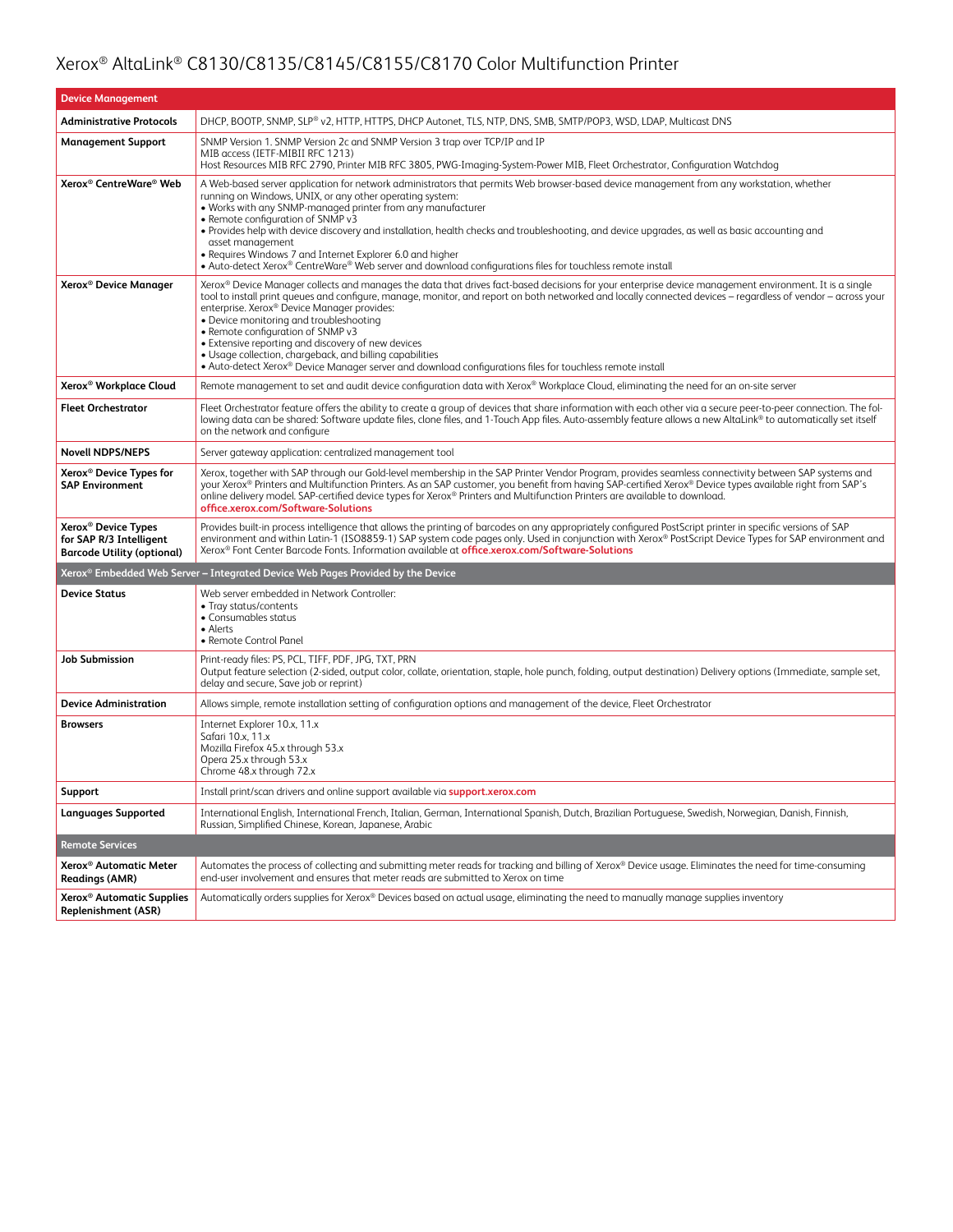| <b>Accounting</b>                                                                        |                                                                                                                                                                                                                                                                                                                                                                                                                                                                                                                                                                                                                                                                                                                                                                                                                                                                                                                                                 |  |  |
|------------------------------------------------------------------------------------------|-------------------------------------------------------------------------------------------------------------------------------------------------------------------------------------------------------------------------------------------------------------------------------------------------------------------------------------------------------------------------------------------------------------------------------------------------------------------------------------------------------------------------------------------------------------------------------------------------------------------------------------------------------------------------------------------------------------------------------------------------------------------------------------------------------------------------------------------------------------------------------------------------------------------------------------------------|--|--|
| Xerox <sup>®</sup> Standard Accounting (Standard)                                        |                                                                                                                                                                                                                                                                                                                                                                                                                                                                                                                                                                                                                                                                                                                                                                                                                                                                                                                                                 |  |  |
| <b>Tracking</b>                                                                          | Copy, Print, Fax, Scan, and Email usage                                                                                                                                                                                                                                                                                                                                                                                                                                                                                                                                                                                                                                                                                                                                                                                                                                                                                                         |  |  |
| Accounting                                                                               | Up to 2,497 User Accounts (User ID)<br>Up to 500 General Accounts (Client)<br>Up to 498 Group Accounts (Department)                                                                                                                                                                                                                                                                                                                                                                                                                                                                                                                                                                                                                                                                                                                                                                                                                             |  |  |
| <b>Features</b>                                                                          | • Administrator can manage the feature via the Web User Interface or device control panel in tools<br>• Administrator has the ability to import or export User Accounts, Group Accounts, General Accounts, and User Limits via an industry standard CSV file                                                                                                                                                                                                                                                                                                                                                                                                                                                                                                                                                                                                                                                                                    |  |  |
| Accounting Options - Network Accounting (Allows central server to manage all accounting) |                                                                                                                                                                                                                                                                                                                                                                                                                                                                                                                                                                                                                                                                                                                                                                                                                                                                                                                                                 |  |  |
|                                                                                          | . Enhanced network accounting with up-to-the-minute data on how the system is being used<br>• Comprehensive management and enterprise-scale tracking and reporting of device usage of copy, print, scan, and server fax<br>. Numerous solutions are available through Xerox Alliance Partners. For details, visit www.xerox.com<br>• Security enhancements with the addition of HTTPS protocol support<br>• Device requests account authentication from third-party server enabling larger databases of users and accounts<br>• Accept Authentication Login at control panel and pass to third-party Networking Account<br>• Interface with third-party accounting terminal for accounting user interface                                                                                                                                                                                                                                       |  |  |
|                                                                                          | Xerox <sup>®</sup> EX-c C8100 Print Server Powered by Fiery <sup>®</sup> (Optional)                                                                                                                                                                                                                                                                                                                                                                                                                                                                                                                                                                                                                                                                                                                                                                                                                                                             |  |  |
| Processor                                                                                | AMD <sup>®</sup> GX-424CC processor, 2.4 GHz, Quad-Core, 2M cache                                                                                                                                                                                                                                                                                                                                                                                                                                                                                                                                                                                                                                                                                                                                                                                                                                                                               |  |  |
| Memory (ESS)                                                                             | 2 GB                                                                                                                                                                                                                                                                                                                                                                                                                                                                                                                                                                                                                                                                                                                                                                                                                                                                                                                                            |  |  |
| <b>System Disk</b>                                                                       | 500 GB HDD                                                                                                                                                                                                                                                                                                                                                                                                                                                                                                                                                                                                                                                                                                                                                                                                                                                                                                                                      |  |  |
| Page Description Language                                                                | PostScript v 3020                                                                                                                                                                                                                                                                                                                                                                                                                                                                                                                                                                                                                                                                                                                                                                                                                                                                                                                               |  |  |
| <b>Features</b>                                                                          | <b>Access Controls</b><br>Automatic two-sided printing<br>Booklet Maker - booklet wizard to create booklets<br>Calibration<br>Digitally Signed Software Updates<br>Expert Color Settings: Profile, Rendering, and Simulation<br>Encryption of critical information<br>Fiery API<br>Fiery Command WorkStation for Mac and Windows clients (customer provided)<br>Fiery drivers for Mac and Windows<br>Fiery FreeForm Create to create personalized files for free<br>Image Enhance<br>IP Filtering<br>Integrates with common cost accounting software, Xerox® Standard Accounting, Xerox® App Gallery Apps, and more<br><b>Job Preview</b><br><b>Job Presets</b><br>N-up<br>PANTONE <sup>®</sup> Color Enabled<br>Print from USB flash drive<br>PostScript Security<br>Port Blocking<br>Secure Erase<br>Secure Printing<br>Spool-RIP-Print simultaneously<br>Standard support for long sheet banners<br><b>User Authentication</b><br>Watermarks |  |  |
| Connectivity                                                                             | 10Base-T/100Base-TX/1000Base-T Ethernet                                                                                                                                                                                                                                                                                                                                                                                                                                                                                                                                                                                                                                                                                                                                                                                                                                                                                                         |  |  |
| Optional                                                                                 | Fiery Options Bundle (Fiery Spot-On, Auto Trapping, Hot Folders, Virtual Printers), Fiery Hot Folders/Virtual Printers, Fiery Spot-On, Fiery Color Profiler Suite<br>w/EFI ES-2000 Spectrophotometer, Network Switch to connect both printer and Fiery Server to network                                                                                                                                                                                                                                                                                                                                                                                                                                                                                                                                                                                                                                                                        |  |  |